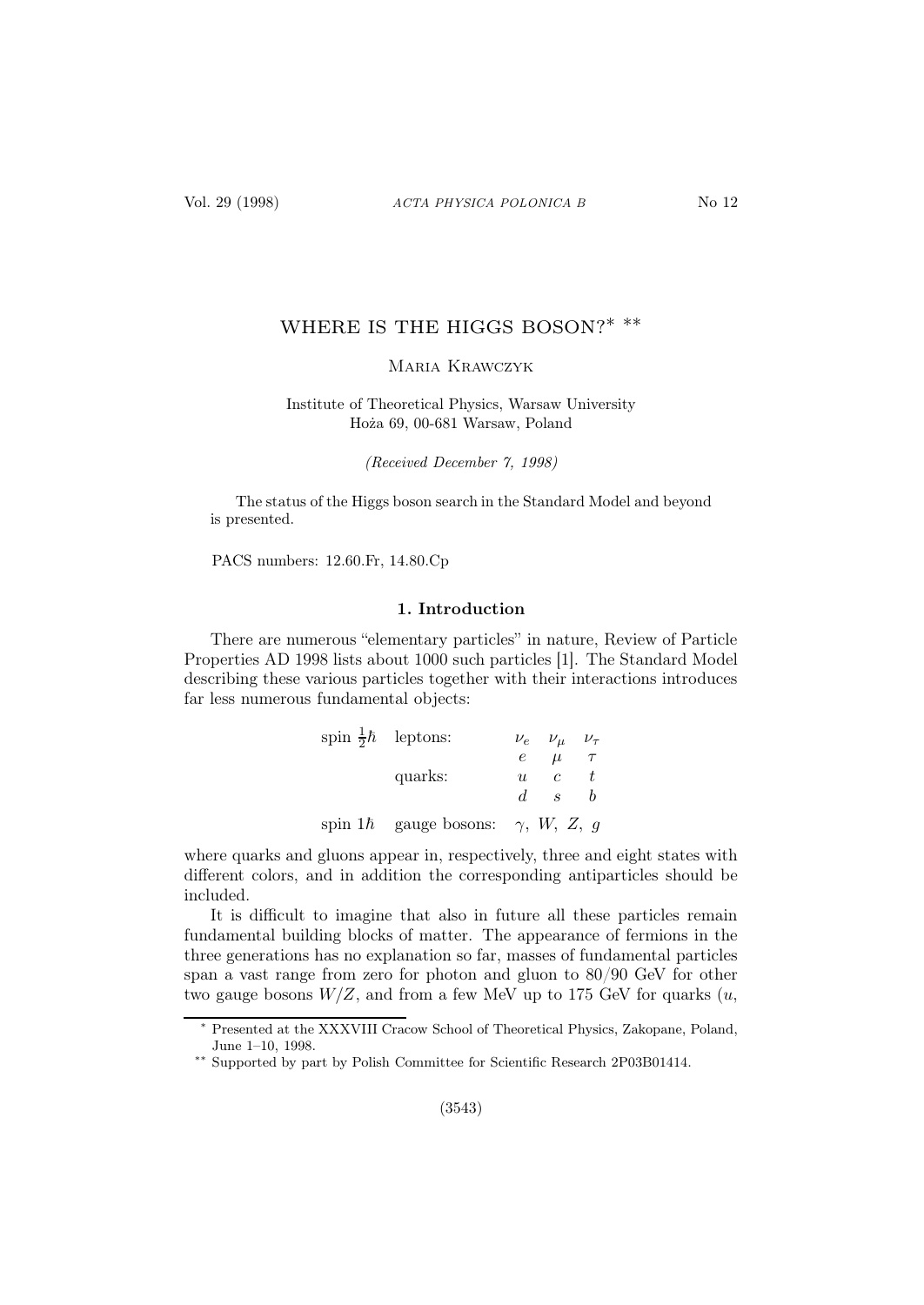d and t), finally for leptons from 0.5 MeV (e) to 1.8 GeV (for  $\tau$ ). Do we understand this picture?

Today the most promising attempt to establish the origin of mass both for gauge bosons and fermions, and to explain the mass pattern, is based on the idea that all particles and forces started out as massless quanta but somehow acquired their various masses because of their mutual interactions [2]. It looks like a paradox that the key to the mass, being of a dynamical nature according to this conjecture, lies in the symmetry.

Two kinds of symmetries are studied in particle physics. From early days of particle physics a symmetry considerations were successfully applied to describe static properties of particles. To this purpose the global symmetries were involved. A global symmetry  $\dots$  merely happens to exist, there seems to be no compelling reason to think that things could not be other than they are. A local symmetry has a much more exalted status, because it is intimately connected with the basic forces of nature [2]. Indeed the application of the local invariance or symmetry (gauge) principles to describe the interactions turned out to be one of the main achievement in the theory of elementary particles in the last 30 years.

The Standard Model, the theory which describes electromagnetic, weak and strong interactions is based on the local symmetry of the following form:

$$
SU(2)_{I_W} \times U(1)_{Y_W} \times SU(3)_c
$$

where the local (gauge) groups act on the weak isospin  $I_W$ , the weak hypercharge  $Y_W$  and the color c relevant for the strong interactions. The electric charge Q is related to the above "weak charges" as follows:

$$
Q = I_W + \frac{Y_W}{2}.
$$

Imposing the gauge symmetry we agree (temporarily!) to have  $W/Z$ gauge bosons mediating the electro-weak interactions to be massless and the fermions' masses will be zero as well (the corresponding mass terms in the Lagrangian density would violate the assumed symmetry).

The way to obtain a mass of gauge bosons  $W/Z$ , while preserving a local gauge symmetry, leads to the concept of the spontaneous symmetry breaking (or the hidden symmetry), which does not rely on the additional mass terms in the Lagrangian, but rather on the assumption that there exists a (scalar) field with a specific form of interaction, responsible for the mass of all the particles. Mass then appears not as a result of emission and absorption of quanta of the scalar field, but as a result of the interaction with the classical part of the scalar field, which extends over all space [4].

The spontaneous symmetry breaking, called the Higgs mechanism if applied to the local symmetry, is considered as an 'origin' of the mass of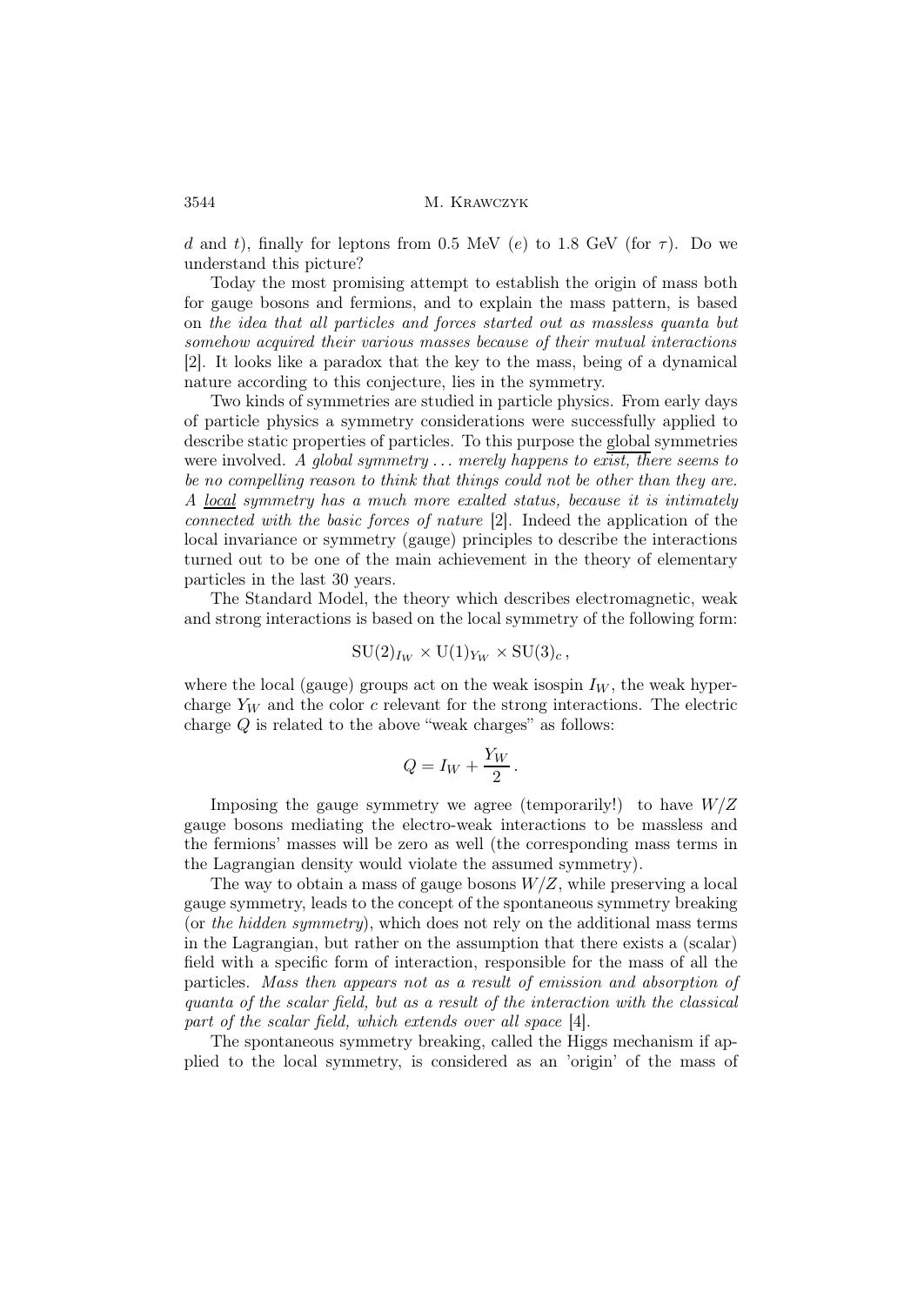fermions and gauge bosons in the Standard Model. The existence of the Higgs scalar is expected to be the direct physical manifestation of this mechanism. Looking for a Higgs boson is therefore a challenge for the particle physics. Of course it is not obvious whether the source of mass lies within the Standard Model. Much more probably it requires a wider scenario beyond SM, presumably related to the unification of all fundamental forces (together with the gravity?).

#### 2. Spontaneous symmetry breaking. Higgs mechanism

Let us consider a simple example showing how the Higgs mechanism works for a system containing a gauge boson  $A^{\mu}$ . Here one introduces one complex scalar boson field  $\Phi$ . The interaction with the gauge boson is described by the Lagrangian density with a local gauge group  $U(1)$  in the following form:

$$
\mathcal{L} = (D_{\mu}\Phi)(D^{\mu}\Phi)^{*} + \mu^{2}\Phi^{*}\Phi - \lambda(\Phi^{*}\Phi)^{2} - \frac{1}{4}F^{\mu\nu}F_{\mu\nu}, \qquad (1)
$$

where

$$
F^{\mu\nu} = \partial^{\mu}A^{\nu} - \partial^{\nu}A^{\mu}.
$$
 (2)

The covariant derivative

$$
D^{\mu} = \partial^{\mu} + igA^{\mu} \tag{3}
$$

contains the term related to the interaction between the scalar and the gauge field with a coupling  $g$ . The considered Lagrangian density is manifestly symmetric under the local  $U(1)$  symmetry transformation.

The parameters in the potential part:

$$
V = -\mu^2 \Phi^* \Phi + \lambda (\Phi^* \Phi)^2, \qquad (4)
$$

are both positive,

$$
\mu^2 > 0 \qquad \text{and} \qquad \lambda > 0 \tag{5}
$$

leading to the potential bounded from below. (Note that negative  $\mu^2$  would correspond to the conventional mass term for  $\Phi$ .) The potential (4) has minima for

$$
|\langle \Phi \rangle| = \frac{1}{\sqrt{2}} v = \sqrt{\frac{\mu^2}{2\lambda}},\tag{6}
$$

where  $v$  is called a vacuum expectation value. The example is shown in Fig. 1 for the one real field  $\phi$ , where two minima appear. By choosing one of these minima as a true minimum of the energy, the symmetry of the physical system (the lowest (the vacuum) and higher excited states) is *spontaneously*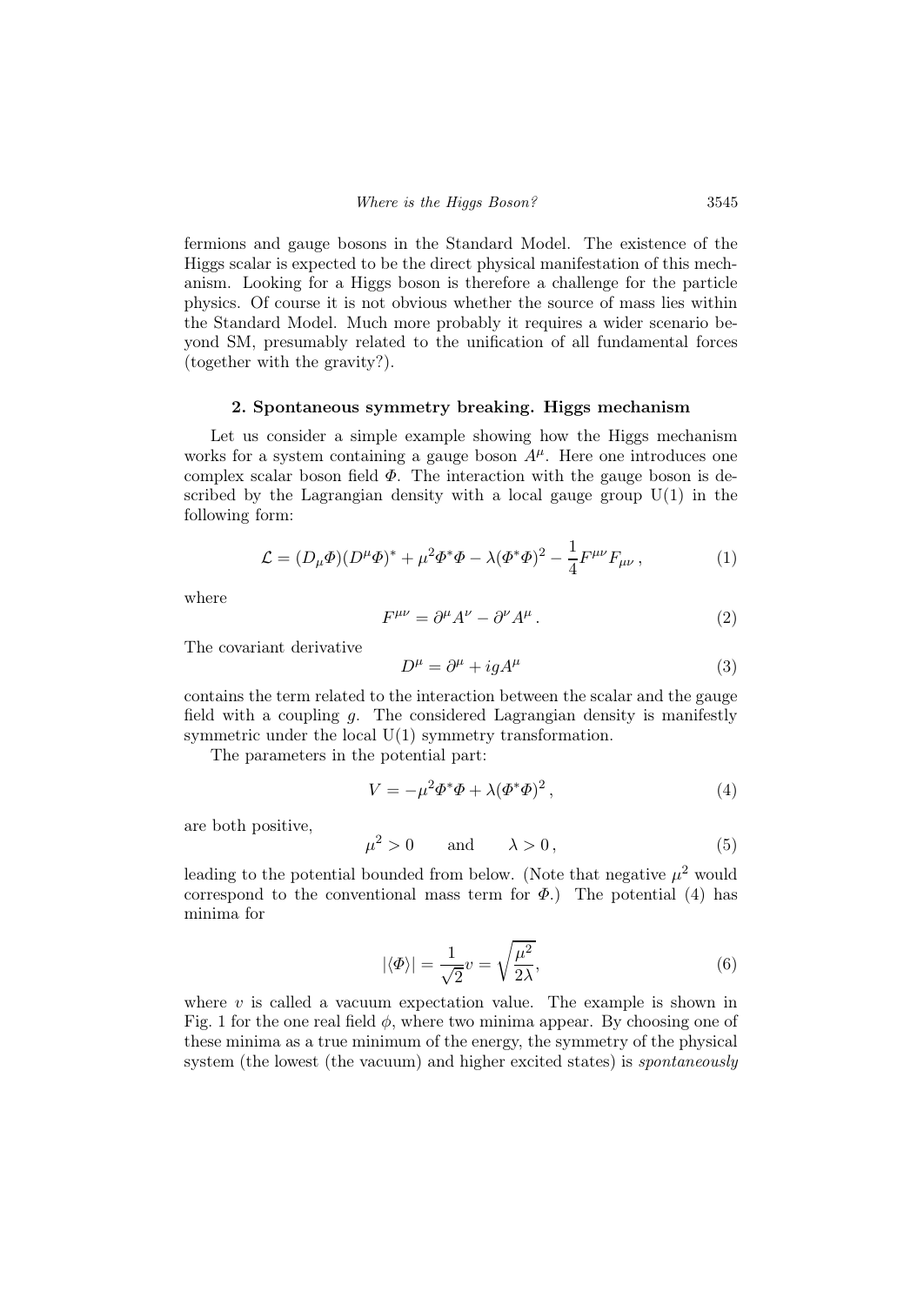

Fig. 1. The Higgs potential.

broken. To make the physical content of the theory more transparent the original field can be expressed by new real fields,  $\xi$  and h, with a zero vacuum expectation values, as in the standard quantum field approach:

$$
\Phi(x) = \frac{e^{i\xi/v}}{\sqrt{2}}(v + h(x)),\tag{7}
$$

and further by choosing a particular gauge with  $\xi=0$  we get

$$
\mathcal{L} = \frac{1}{2} (\partial_{\mu} - igA_{\mu})(v+h)(\partial^{\mu} + igA^{\mu})(v+h) \n+ \frac{\mu^{2}}{2} (v+h)^{2} - \frac{\lambda}{4} (v+h)^{4} - \frac{1}{4} F^{\mu\nu} F_{\mu\nu} \n= \frac{1}{2} (\partial_{\mu}h)(\partial^{\mu}h) - \mu^{2} hh + \frac{(gv)^{2}}{2} A^{\mu} A_{\mu} + g^{2} v h A_{\mu} A^{\mu} + \dots
$$
\n(8)

Interpreting the individual terms in the Lagrangian density  $\mathcal L$  one can find that the considered theory contains:

- a mass term for the gauge boson  $M = gv$ ,
- $\bullet\,$  a neutral scalar boson  $h$  (a real field) with a mass  $\sqrt{2}\mu,$
- the interaction terms  $gM hA^{\mu}A_{\mu}$  with the coupling proportional to the mass of the gauge boson,
- the self interaction terms hhh, hhhh etc.

By measuring the gauge boson mass one can determine the parameter  $v$ , provided there is independent constraint on the coupling  $g$ :

$$
M = gv. \tag{9}
$$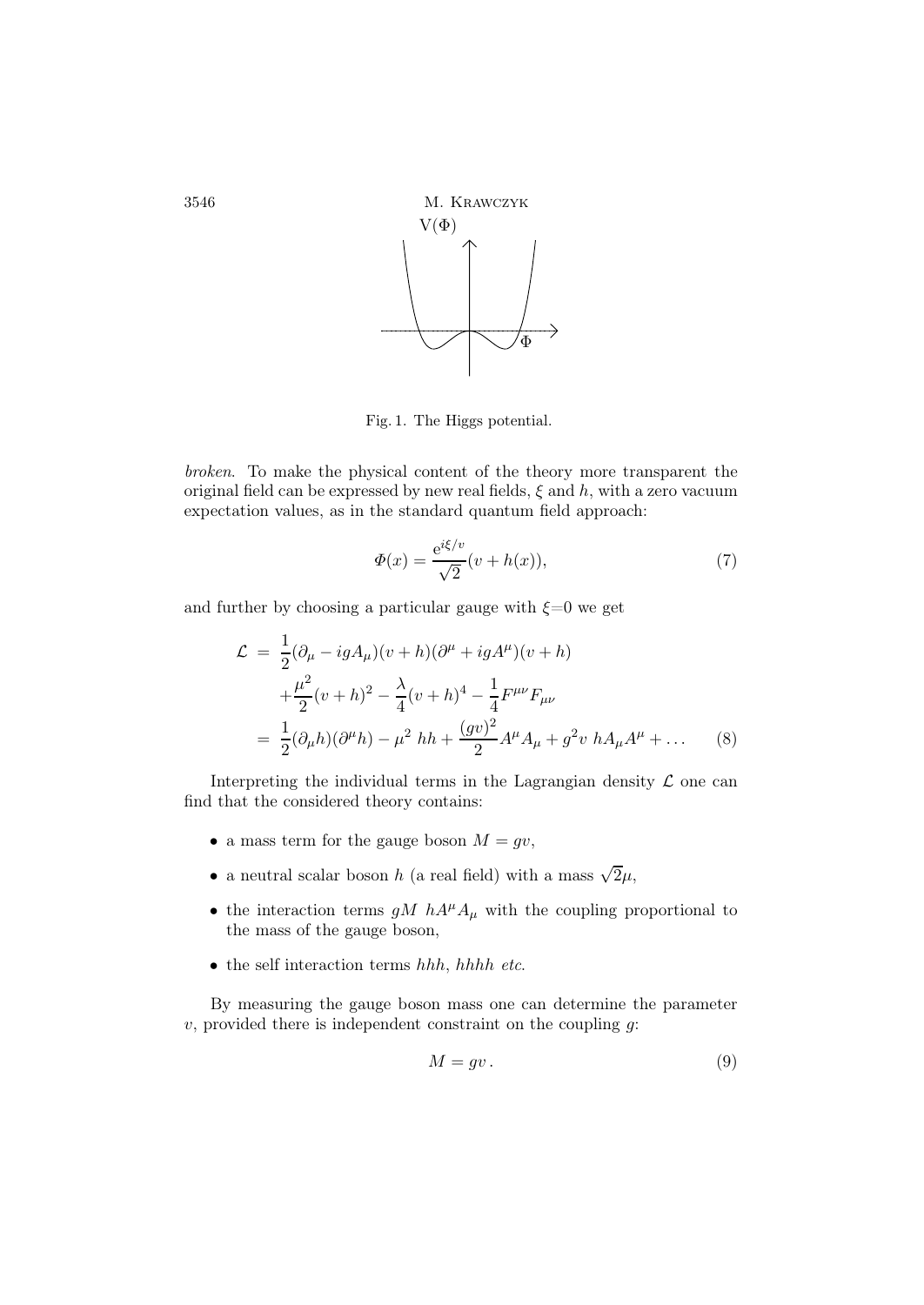However, to obtain the mass of the Higgs boson we should know in the addition the self interaction, *i.e.* parameter  $\lambda$ , since

$$
M_h = \sqrt{2\lambda}v \,. \tag{10}
$$

Note that massless gauge boson has only two polarization states, so by adding one complex or equivalently two real fields we obtain enough independent components to describe one massive gauge boson with 3 polarization states and one neutral scalar particle h.

## 3. Standard Model

We now summarize the situation of the Standard Model, actually of its electroweak sector (EW), where left-handed states of fermions constitute the  $\text{SU}(2)_{I_W}$  doublets, e.g.  $\begin{pmatrix} \nu_e & \nu_{\ell} \\ \nu_{\ell} & \nu_{\ell} \end{pmatrix}$ e  $\setminus$ L , while the right-handed states are  $SU(2)_{I_W}$ singlets. The neutrinos are massless in the standard version of the Standard Model, and the corresponding right-handed states are missing.

To generate masses of weak bosons, one introduces one complex scalar  $\mathrm{SU}(2)_{I_W}$  doublet (with  $Y_W = 1$ ) [4,5]:

$$
\varPhi = \left( \begin{array}{c} \phi^+ \\ \phi^0 \end{array} \right),
$$

which if a breakdown in the form  $SU(2)\times U(1) \rightarrow U_{em}$  is assumed, the vacwhich is discussed in the form  $\phi(\zeta) \to \phi_{\ell m}$  is assumed, the value of the neutral component,  $\langle \phi^0 \rangle = v/\sqrt{2}$ . The electroweak sector in SM is described by a covariant derivative:

$$
D^{\mu} = \partial^{\mu} + ig\frac{\vec{\tau}}{2}\vec{W^{\mu}} + ig'\frac{Y_W}{2}B^{\mu},\tag{11}
$$

where the ratio of couplings g and g' is described by the Weinberg angle  $\theta_W$ ,  $\tan \theta_W = g'/g$ . The original vector gauge fields:

$$
W_1^{\mu}, W_2^{\mu} \qquad \text{and} \qquad W_3^{\mu}, B^{\mu} \tag{12}
$$

after mixing between the neutral fields, lead to following physical charged and neutral fields

$$
W_{\mu}^{+}, W_{\mu}^{-}
$$
 and  $Z_{\mu}, A_{\mu}$ , (13)

with the corresponding particles known as  $W^{\pm}$ , Z bosons and the photon,  $\gamma$ . They mediate the so called charged (CC), neutral current (NC) processes and electromagnetic processes, respectively.

The mass formula for the  $W$  boson is as follows

$$
M_W = \frac{gv}{2},\tag{14}
$$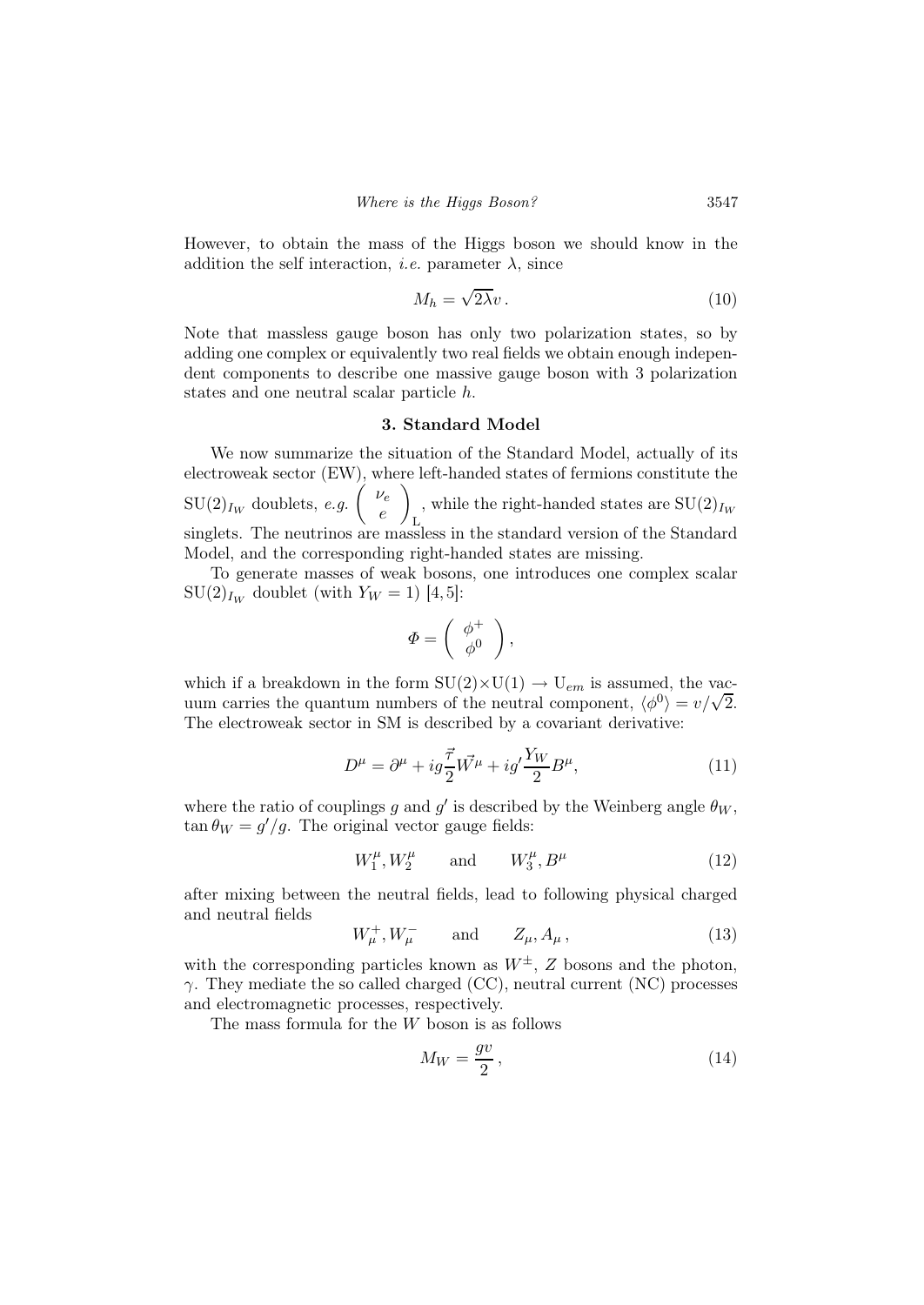and therefore the Fermi constant  $G_F$ , measuring at low energy the strength of the CC weak interaction, can be directly related to the vacuum expectation value, giving

$$
G_{\rm F} = \frac{g^2}{4\sqrt{2}M_W^2} \to v = \left(\sqrt{2}G_{\rm F}\right)^{-1/2} = 246 \text{ GeV}.
$$
 (15)

Note that generation of the masses for gauge bosons through the Higgs mechanism is such, that a simple relation between the gauge boson masses holds:

$$
\rho = \frac{M_W^2}{M_Z^2 \cos^2 \theta_W} = 1.
$$
\n(16)

In addition to giving masses to the gauge bosons, the interaction of scalar field leads to masses of fermions. Namely, for  $f<sub>L</sub>$  being a SU(2) doublet and  $f_R$  a SU(2) singlet, we get a mass term for the fermion  $f$ :

$$
g_f[(\bar{f}_\text{L}\Phi)f_\text{R} + hc] \to \frac{g_f v}{\sqrt{2}}(\bar{f}f). \tag{17}
$$

Here  $g_f$  is the so called Yukawa coupling for fermion f. The parameter in front of the bracket in (20) for obvious reason should be interpreted as a mass of a fermion  $f$ , and therefore

$$
m_f = \frac{g_f v}{\sqrt{2}}.\tag{18}
$$

We conclude that the scalar field generates mass terms for fermions. However we note that the fermions' masses are not fixed by the parameters of the Higgs potential, nor the fermion mass pattern can be driven from the assumed mechanism.

The above expression shows also the way the scalar field couples to fermions, with

$$
g_f = \frac{\sqrt{2}m_f}{v},\tag{19}
$$

i.e. with a coupling proportional to the fermion mass, similarly as for the Higgs boson coupling to the gauge bosons.

#### 4. A need for a Higgs boson in SM: a high energy limit

Let us show now a different argument for introducing a new particle (scalar) into the SM spectrum of fundamental particles, with couplings to gauge bosons and fermions precisely as discussed above for the Higgs boson. The argument is based on a requirement that amplitudes for processes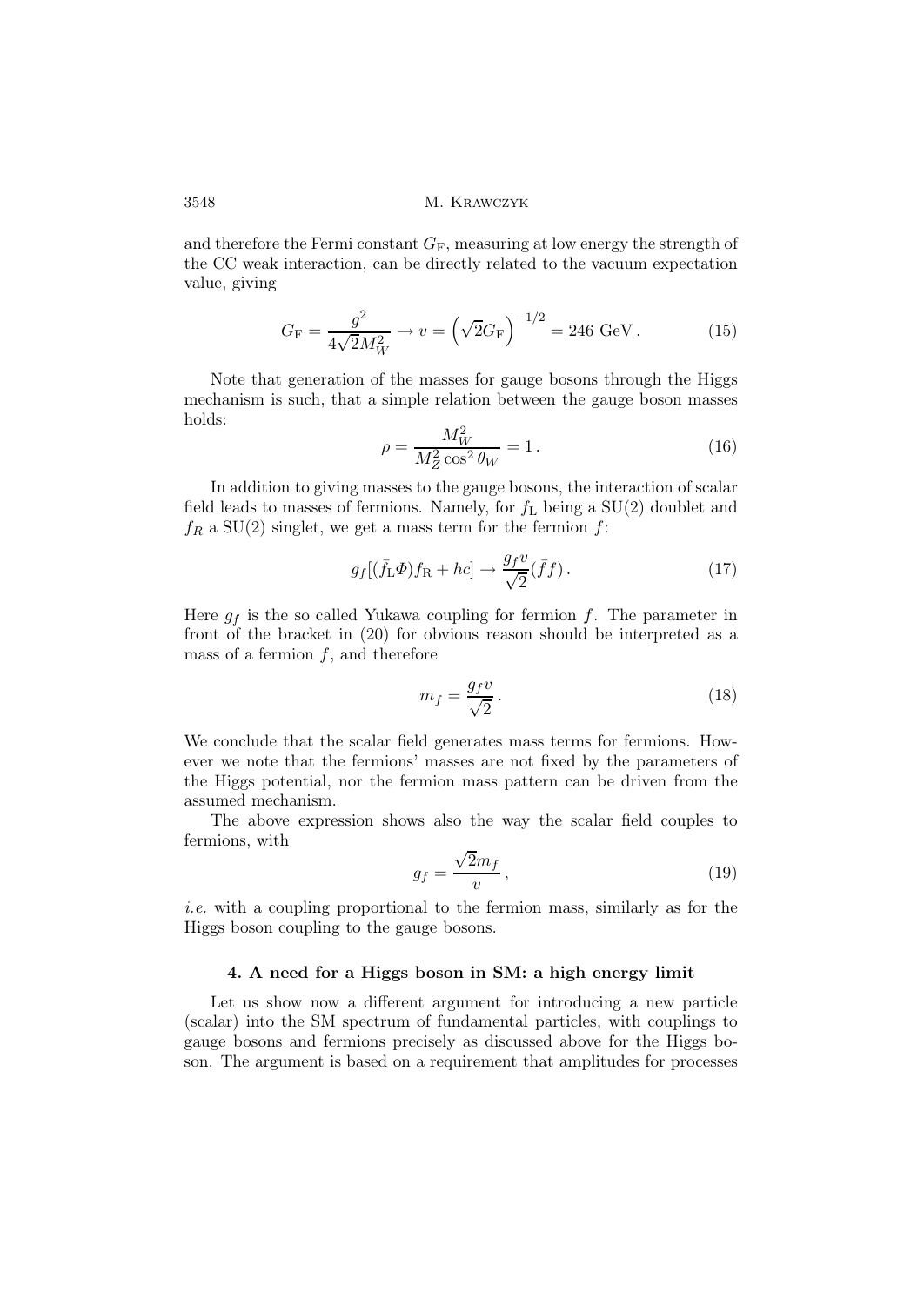calculated in perturbation theory should not grow too fast at high energy. Following authors of [4] let us consider the process

$$
e^+e^- \to \gamma\gamma \tag{20}
$$

at very high energy. The differential cross section describes this process as a function of the CM energy  $\sqrt{s}$  and the squared momentum transfer t, and

$$
\frac{d\sigma}{dt} \sim \frac{\alpha^2}{s^2} \quad \text{for} \quad s \sim |t| \,, \tag{21}
$$

which holds for the  $s \to \infty$ . Here  $\alpha$  is the fine structure constant.

Let us now consider the corresponding process involving  $Z$  bosons:

$$
e^+e^- \to ZZ. \tag{22}
$$

Should one expect for very large energy  $\sqrt{s} \gg M_Z$  the same kind of behaviour as for photons (24)?

First we observe that for the massive boson we have to include not only transverse but also longitudinal polarization. Therefore when calculating a cross section the sum over polarization states for  $Z$  appears:

$$
\sum \varepsilon_{\mu} \varepsilon_{\nu}^{*} = -\frac{1}{3} \left( g_{\mu\nu} - \frac{k_{\mu} k_{\nu}}{M_Z^2} \right) , \qquad (23)
$$

with the high energy limit for the longitudinal polarization term

$$
\frac{k_{\mu}}{M_Z} \sim \frac{k_0}{M_Z} \to \infty \quad \text{for} \quad k_0 \to \infty ,
$$
 (24)

where  $k_0$  is the Z energy. This behaviour of the polarization density leads to the following high energy behaviour for the cross section

$$
\frac{d\sigma}{dt} \sim \frac{(g^2 + g'^2)^2}{s^2} \frac{m_e^2 s}{M_Z^4},\tag{25}
$$

with the relevant couplings  $g$  and  $g'$ . This growth with energy is not accepted from point of view of unitarity. One can regularize this behaviour by adding to the Lagrangian density the contribution due to the particle  $H$  interaction in the form

$$
\mathcal{L}_H = c_e H \bar{e} e + c_Z H Z^{\mu} Z_{\mu} \,. \tag{26}
$$

This leads to the extra contribution to the ZZ production, see Fig. 2, with couplings  $c_e$ ,  $c_z$  adjusted to cancel the term  $(25)$ , namely:

$$
c_e c_Z = \frac{1}{2} (g^2 + g'^2) m_e, \qquad (27)
$$

$$
c_e = \frac{m_e}{v},\tag{28}
$$

$$
c_Z = \frac{gM_Z}{\cos \theta_W} = \frac{(g^2 + g'^2)v}{2}.
$$
 (29)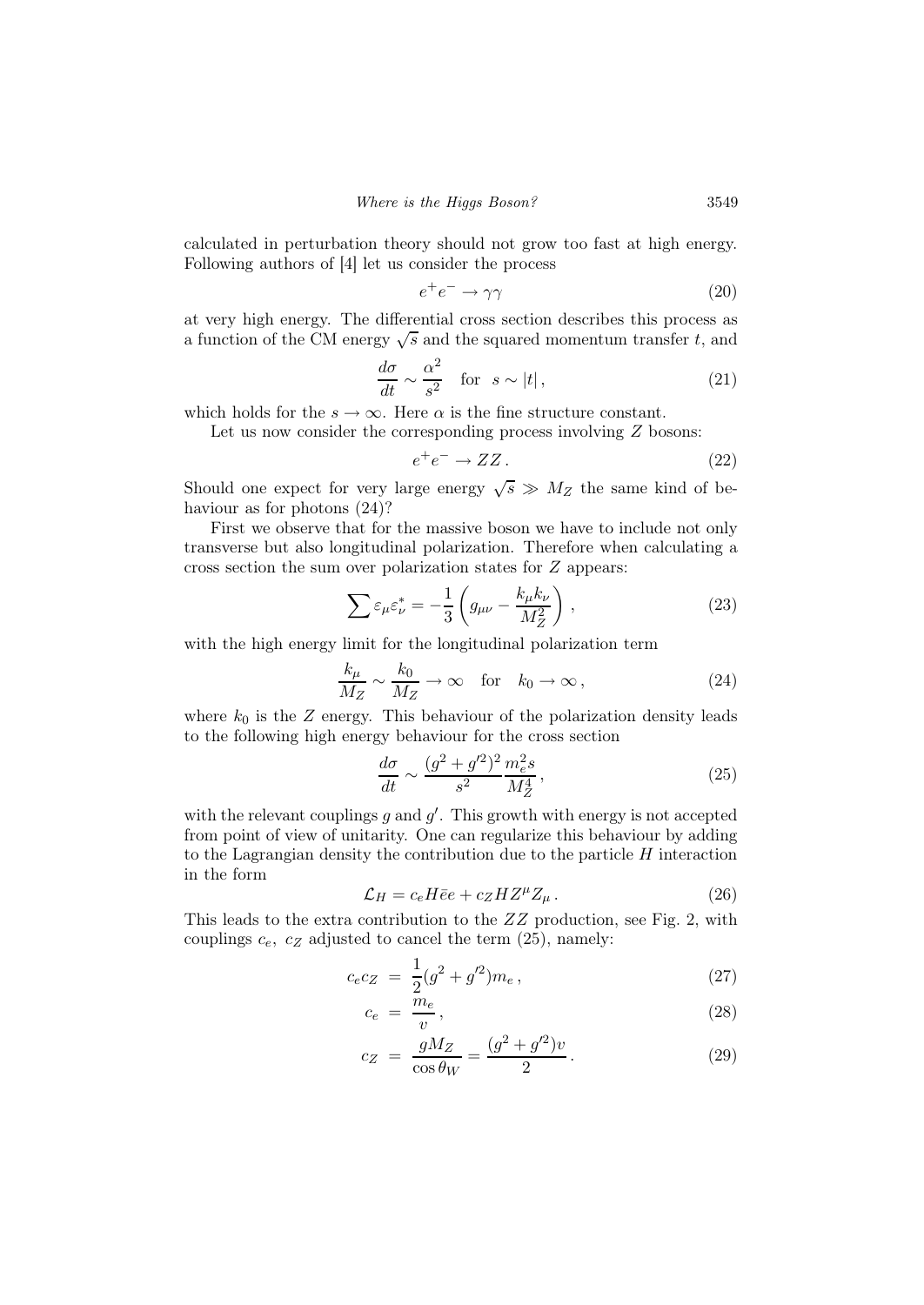

Fig. 2. The process  $e^+e^- \to \gamma \gamma$ ,  $e^+e^- \to ZZ$  and the Higgs boson contribution to  $e^+e^- \rightarrow ZZ.$ 

Considering other processes of these types one can obtain couplings of scalar (Higgs) boson to other particles, all being proportional to the mass of the respective particle.

#### 5. Search for the Higgs particle in SM

The Higgs particle is the only missing particle of the Standard Model. All properties of this particle but its mass are fixed by the Higgs potential. Theoretical constraints from vacuum stability place lower limit for the Higgs mass ∼ 130 GeV while the requirement of applicability of the perturbation theory up to the unification scale gives upper limit  $\sim 180$  GeV [7,8].

But an experiment remains a decisive source of information on the spontaneous symmetry breaking. Direct searches, where one looks for a possible production of the Higgs particle, are being performed in  $e^+e^-$  colliders: LEP and SLC at the Z peak and above, in  $p\bar{p}$  collider TEVATRON with a CM energy 1.8 TeV. In these experiments the Higgs mass up to 107 GeV [9] and 120 GeV [10, 11], respectively, can be found. In the near future the pp collider LHC will operate at 14 TeV with the coverage up to mass  $\sim 1$  TeV [12]. There are plans to build  $e^+e^-$ ,  $e\gamma$  and  $\gamma\gamma$  Linear Colliders (LC) [17], and maybe also Muon Colliders [18], where precise measurements of the properties of the SM Higgs boson can be performed.

Searches are based on the properties of the Higgs boson expected within SM, like the total decay width and the decay rates for the specific channels, see Fig. 3. It is obvious that the heavier the particle the larger branching ratio for the Higgs particle decay is expected.

The most important constraint at LEP I (at the so called Z-peak, i.e. at the CM energy  $\sim M_Z$ ) arises therefore from the Bjorken process Fig. 4(a)

$$
e^+e^- \to Z^* \to Z^*H_{\rm SM}.\tag{30}
$$

At LEP II also  $W$ 's and  $Z$ 's fusion processes start to constrain the mass of the SM Higgs particle Fig. 4(b).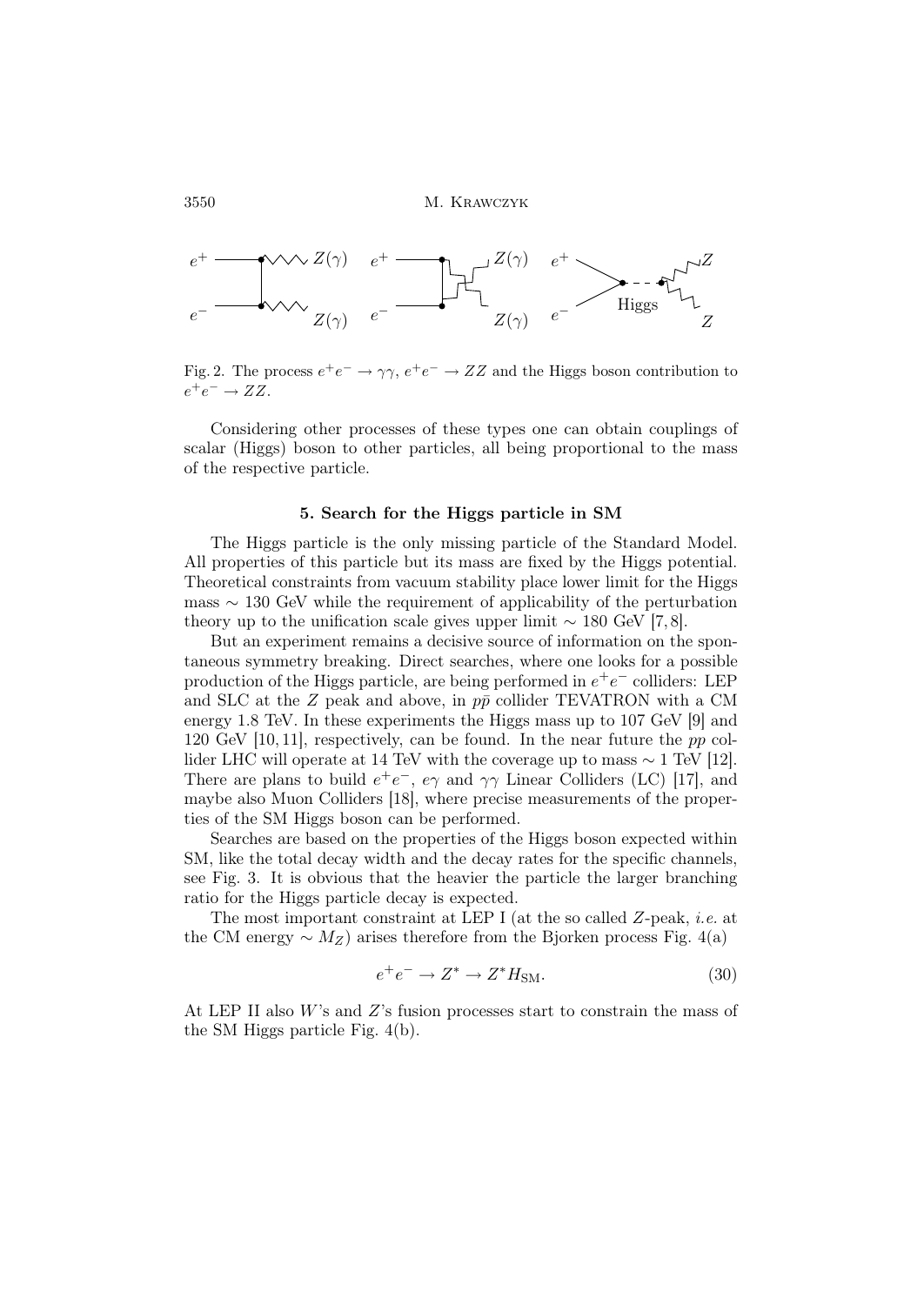

Fig. 3. Total decay width  $\Gamma(H)$  in GeV and the main decay modes  $BR(H)$  of the Standard Model Higgs boson (from [13]).



Fig. 4. (a) — the Bjorken process; (b) — the fusion processes

The present combined 95 % C.L. limit for the mass of the Higgs boson from the direct search at LEP (up to the CM energy 183 GeV) is as follows [9, 14]

$$
M_{H_{\rm SM}} > 89.8 \quad \text{GeV}.\tag{31}
$$

In Fig. 5 the highest mass limit (93.6 GeV) from LEP II (at the energy 189 GeV) obtained by the OPAL group is presented [15].

The indirect analysis, where quantum effects due to the various fundamental particles of the SM are included, gives a hint that the Higgs boson mass is low. The indirect analysis based on all precision data as collected and analyzed in 1998, gives the SM Higgs mass (95% C.L.) [16]

$$
M_{H_{\rm SM}} = 66^{+74}_{-39} \, \text{ GeV} \,. \tag{32}
$$

One should stress a large sensitivity of the above limit to the mass of the  $t$ quark and the coupling constant of the strong interaction. A unique opportunity to see a Higgs boson as a resonance in the process  $\mu^+ \mu^- \to h \to f\bar{f}$ can appear at the muon collider [18]. The expected results are presented in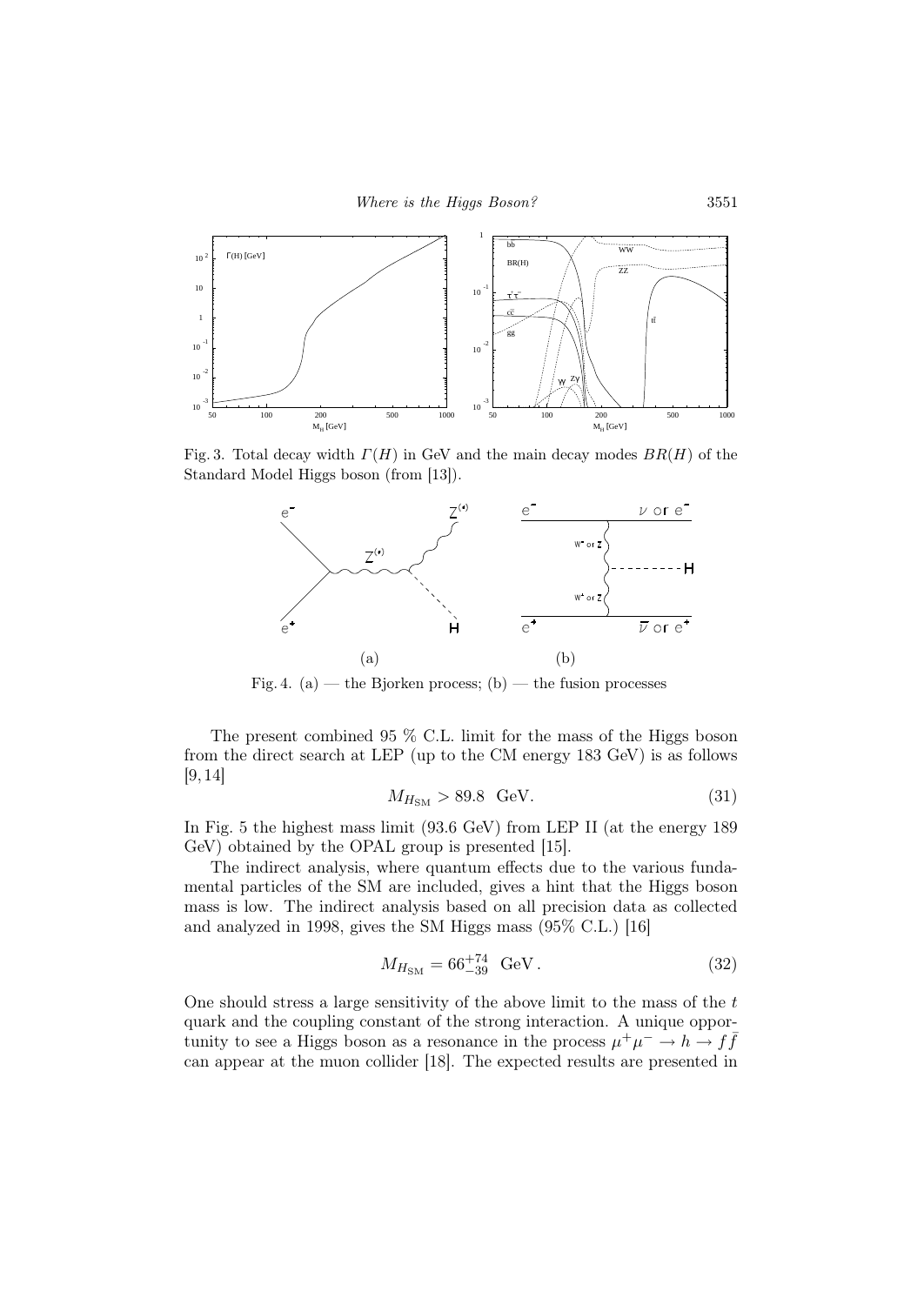

Fig. 5. Results from the LEP II (energy 189 GeV) obtained by the OPAL Collaboration giving the highest limit for the SM Higgs scalar [15].



Fig. 6. The Higgs boson peak at Muon Collider, for three energy resolutions R. From [19].

Fig. 6 for mass of SM Higgs boson equal to 110 GeV [19]. Note, that since the expected Higgs boson width is small (Fig.  $3(a)$ ), the line shape will be given by the energy resolution.

## 6. Open problems of the Standard Model

Although the Standard Model nearly perfectly, below two standard deviations, describes the existing data there are still open problems which are not satisfactorily solved in the SM [7]. Large number of free parameters, the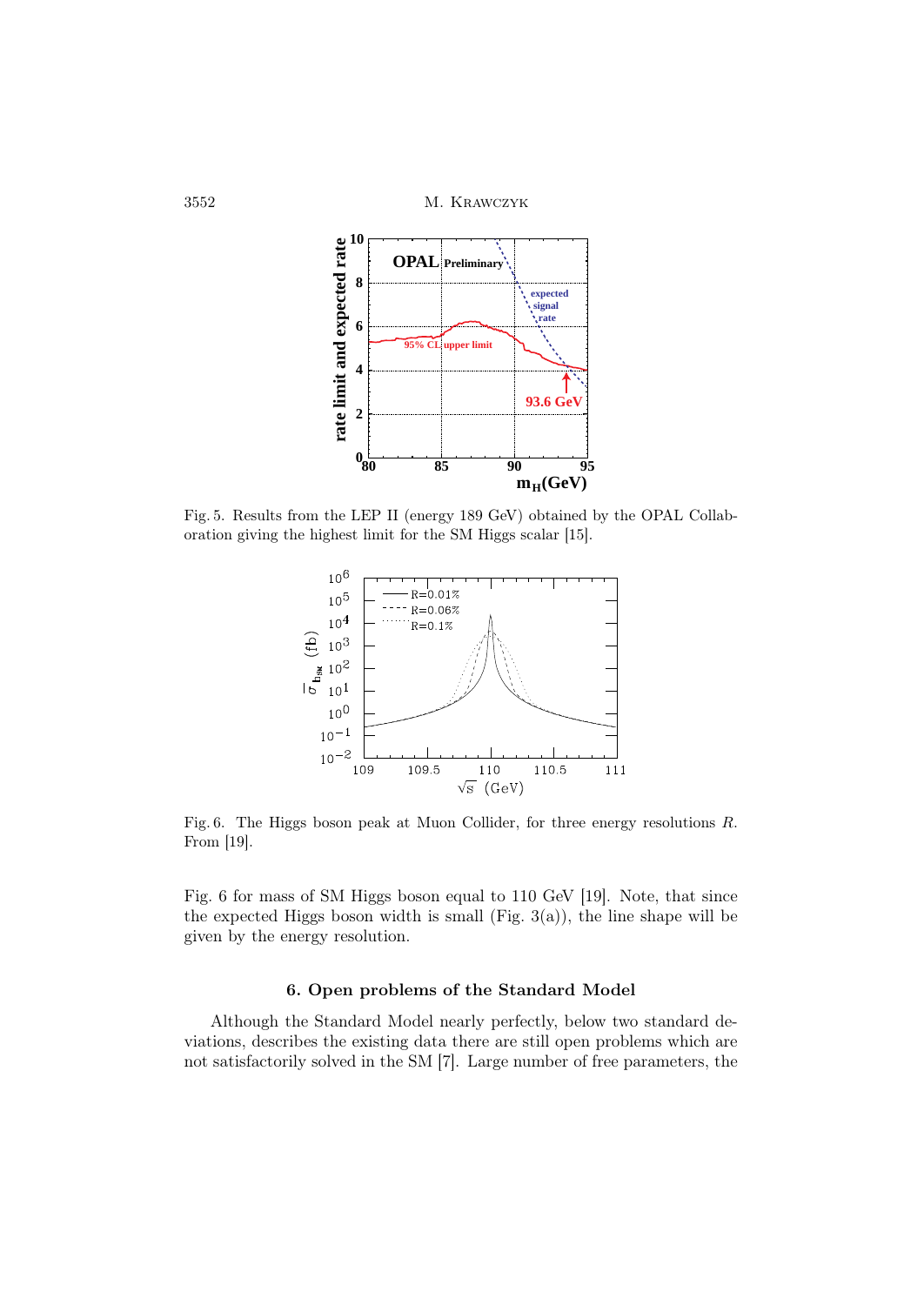lack of explanation for the existence of the generations of fermions, the lack of explanation of the mass pattern for fermions (scales and mixing among them) can not satisfy particle physicists.

As follows from the discussion in Sec. 5 the indirect Higgs boson mass bound (32) means that the SM may be extrapolated up to energies around the Planck scale  $M_{\text{Pl}} = 10^{19}$  GeV, where the quantum-gravity effects are expected to appear [7,8]. But the smallness of the electroweak scale  $v \ll M_{\text{Pl}}$ seems then to be a problem (a "hierarchy" problem), which is related to the fact that quantum corrections to v<sup>2</sup> will contain term ~  $M_{\text{Pl}}^2$ , strongly modifying the mass of the gauge boson and destroying the hierarchy of scales.

The well known quadratic divergence which appears in the Higgs boson mass squared due to the SM particle loop corrections is another face of this problem. Thus, it is not "natural" to have a light Higgs boson in SM. The replacement of an elementary Higgs boson by a bound state might cure this problem. More promising seems to be solution based on supersymmetry where additional particles (superpartners) contribute in a way, which guarantees a cancellation of the divergencies. Note, that "naturalness" leads to a scale  $\mathcal{O}$  1 TeV for mass of superparticles.

The unification of gauge coupling constants cannot be obtained in the SM, pointing once more to a need of larger framework, e.g. supersymmetry.

It is a curiosity of the SM that (some) of these questions will persist even after the Higgs boson will have been discovered [7].

A recent experimental evidence for the massive neutrinos leads to the additional questions — note that although the degrees of freedom of the Standard Model permit neutrino masses, a larger theoretical context is needed in order to understand it, see [7, 20].

## 7. Beyond the Standard Model

No doubt, the most important ideas leading beyond SM are related to supersymmetry. The minimal version of such model is called the Minimal Supersymmetric Standard Model (MSSM). MSSM, mainly theoretically advocated, is competitive to the SM in describing the data with about the same quality in global fits [7] (see also [21]).

The unification of supersymmetric gauge theories with quantum gravity within a superstring approach looks also appealing. A unification of gauge couplings is a feature intrinsic to the theory. Recently it has been speculated that the characteristic quantum-gravity scale could be as low as the weak scale [22]. If this is the case, one loses the original motivation for supersymmetry, based on the hierarchy problem. Supersymmetry may still be desirable as a necessary ingredient of string theory, but it could be broken at the string level and not be present in the effective low-energy field theory [22].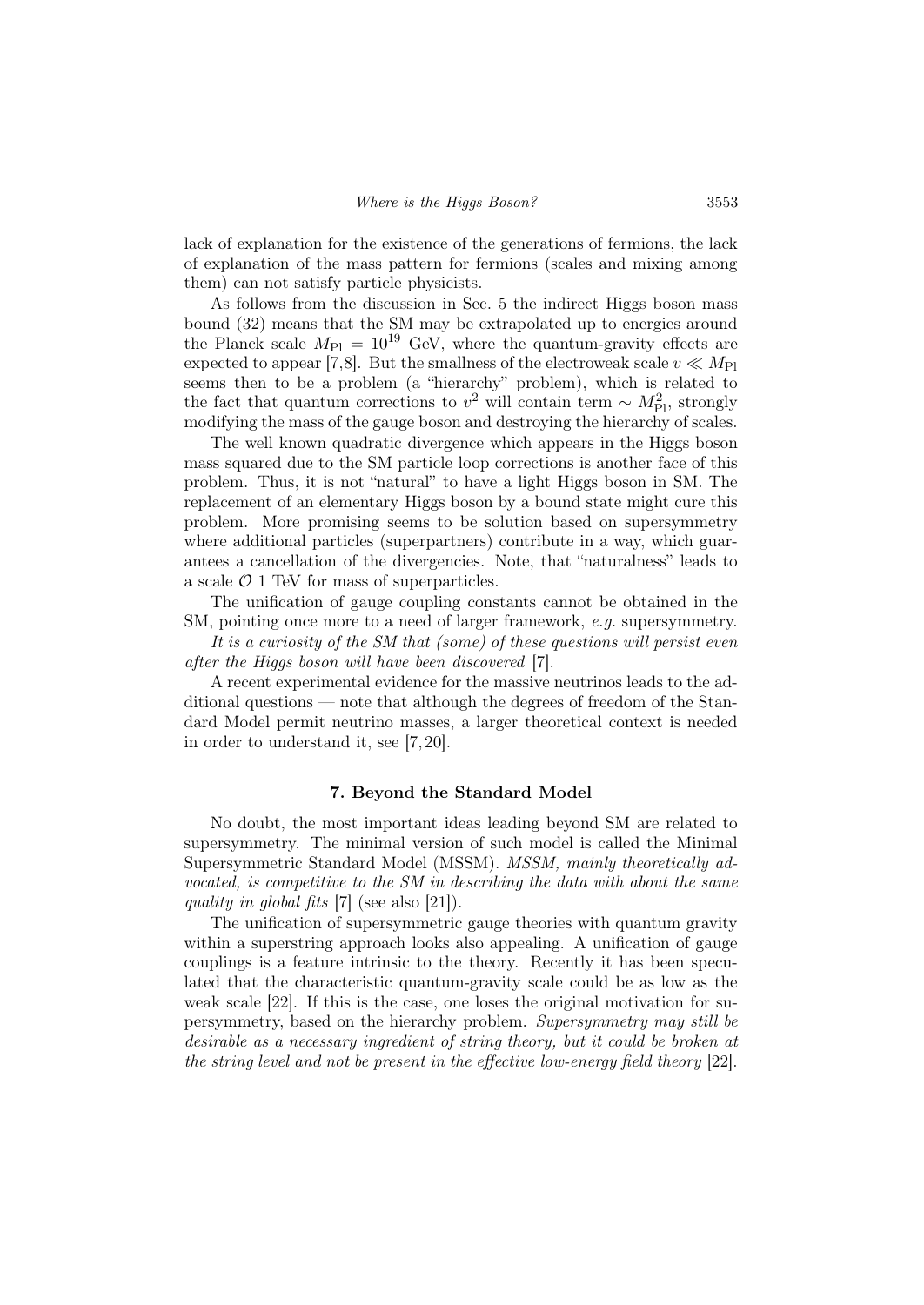Other suggestions are going towards the possibility of a non-supersymmetric 1 TeV Grand Unification Theories [23]. It seems that there are good reasons to discuss the extensions of the SM without supersymmetry. Interestingly enough the minimal non-supersymmetric model Two Higgs Doublet Model II (2HDM) can also properly describe the low energy data even with one very light neutral Higgs boson [24, 25].

## 8. Two Higgs doublet extensions of SM

One of the minimal extension of the Standard Model is the approach where instead of one, two complex scalar doublets of  $SU(2)$  (with  $Y_W = 1$ ) are introduced [5]

$$
\Phi_1 = \begin{pmatrix} \phi_1^+ \\ \phi_1^0 \end{pmatrix}, \quad \Phi_2 = \begin{pmatrix} \phi_2^+ \\ \phi_2^0 \end{pmatrix}.
$$

The potential is usually parametrized as [5]

$$
V(\Phi_1, \Phi_2) = \lambda_1 \left( \Phi_1^{\dagger} \Phi_1 - v_1^2 \right)^2 + \lambda_2 (\Phi_2^{\dagger} \Phi_2 - v_2^2)^2 + \lambda_3 \left[ (\Phi_1^{\dagger} \Phi_1 - v_1^2) + (\Phi_2^{\dagger} \Phi_2 - v_2^2) \right]^2 + \lambda_4 \left[ (\Phi_1^{\dagger} \Phi_1)(\Phi_2^{\dagger} \Phi_2) - (\Phi_1^{\dagger} \Phi_2)(\Phi_1^{\dagger} \Phi_2) \right] + \lambda_5 \left[ \text{Re}(\Phi_1^{\dagger} \Phi_2) - v_1 v_2 \cos \xi \right]^2 + \lambda_6 \left[ \text{Re}(\Phi_1^{\dagger} \Phi_2) - v_1 v_2 \sin \xi \right]^2, \tag{33}
$$

where the parameter  $\xi = 0$  guarantees a CP conservation. Below only this case will be discussed.

After spontaneous symmetry breaking two vacuum expectation values appear

$$
\langle \Phi_1 \rangle = \begin{pmatrix} 0 \\ \frac{v_1}{\sqrt{2}} \end{pmatrix}, \quad \langle \Phi_2 \rangle = \begin{pmatrix} 0 \\ \frac{v_2}{\sqrt{2}} \end{pmatrix} ,
$$
  

$$
v^2 = v_1^2 + v_2^2 \quad \text{and} \quad M_W = \frac{gv}{2} .
$$
 (34)

with

In the model with two (in fact any) scalar doublets (and singlets) large corrections to the  $\rho$  parameter are naturally avoided. There are few patterns how the new fields may couple to fermions in order to avoid in addition the flavour changing neutral currents (FCNC). Four models are considered in the literature (see e.g. [5,26]): in Model I only  $\Phi_2$  couples to all fermions,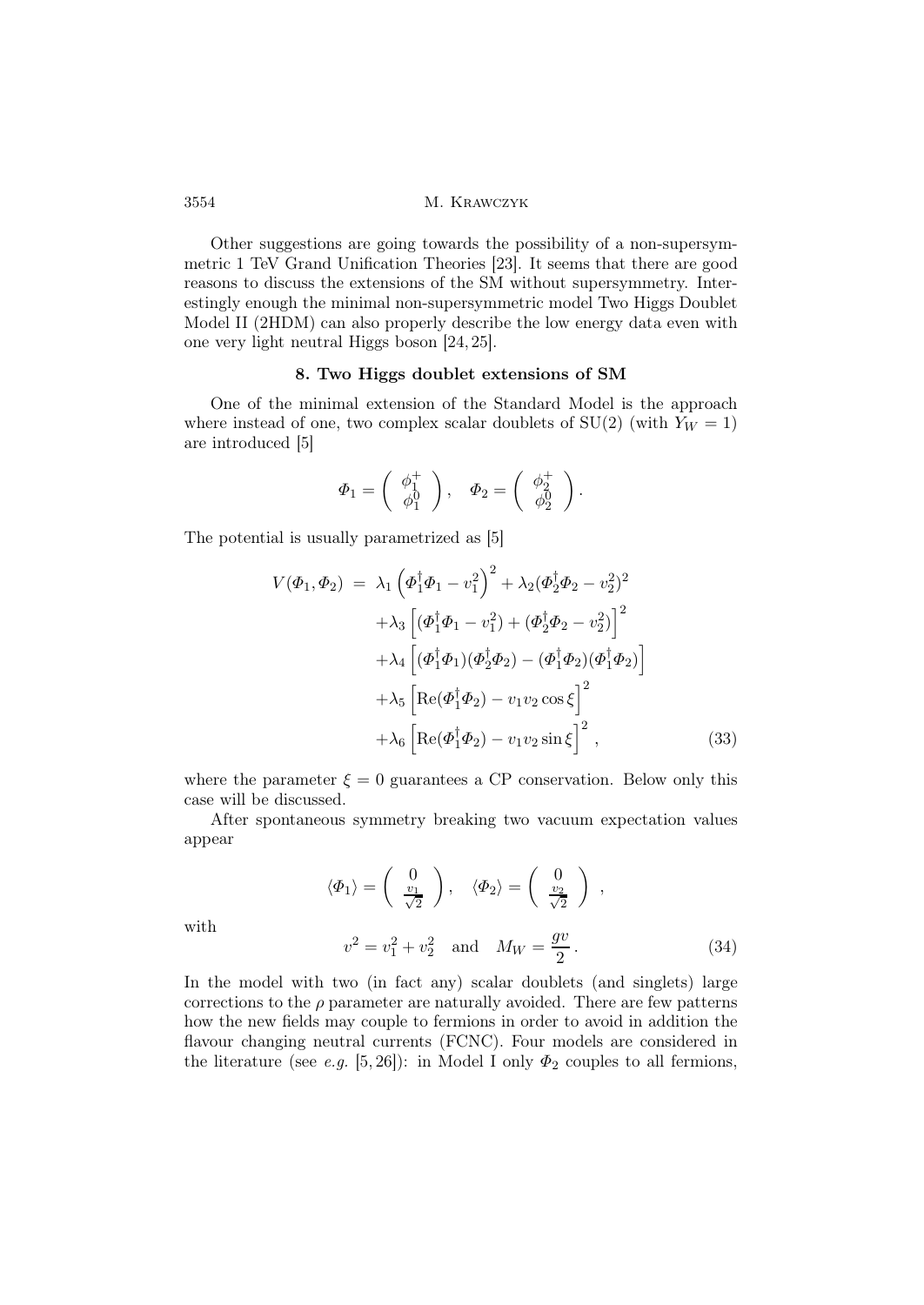in Model II —  $\Phi_2$  couples to the up quarks and  $\Phi_1$  to the down quarks and the charged leptons, Model  $III - \Phi_2$  couples to the up quarks and the charged leptons and  $\Phi_1$  to the down quarks, finally Model IV -  $\Phi_2$  couples to the quarks and  $\Phi_1$  to the leptons. The Higgs sector of the MSSM has a structure of Model II, therefore below I will concentrate only on this model. First the common features of and limits for the Higgs sector in the Model II will be presented (Sec. 8.1 and 8.2). In Sec. 9 the results specific for the supersymmetric version of the Model II, ie. MSSM, will be given, while in Sec. 10 the non-supersymmetric approach, 2HDM, will be discussed.

#### 8.1. Model II

This model may explain a large ratio between the top quark  $t$  and the bottom quark b mass by relating it to the large ratio of the vacuum expectation values [27]:

$$
\tan \beta = \frac{v_2}{v_1} \,. \tag{35}
$$

The neutral Higgs fields may mix among themselves, this mixing is parametrized by the parameter  $\alpha$ . The content of the Higgs sector of the Model II in terms of physical parameters can be described as follows (for the CP conservation)

$$
M_h
$$
,  $M_H$ ,  $M_A$ ,  $M_{H^{\pm}}$  and  $\tan \beta$ ,  $\alpha$ ,  $\lambda_5$ ,

where h, H are the neutral scalars (CP-even particles, by definition  $M_h \leq$  $M_H$ ), A is a CP-odd particle (often called a pseudoscalar) and  $H^{\pm}$  denotes charged Higgs scalars.

Parameters  $\tan \beta$  and  $\alpha$  govern the corresponding couplings of Higgs bosons to themselves and to gauge bosons and fermions. The SM couplings of the h to fermions,  $(-igm_f/2M_W)$  are modified by multiplicative factors which differ for the two fermion isospins. For example for bottom and top quarks we get:

$$
hb\bar{b}: \quad \frac{-\sin\alpha}{\cos\beta} = \sin(\beta - \alpha) - \tan\beta\cos(\beta - \alpha),\tag{36}
$$

$$
ht\bar{t}: \quad \frac{\cos\alpha}{\sin\beta} = \sin(\beta - \alpha) + \frac{1}{\tan\beta}\cos(\beta - \alpha). \tag{37}
$$

The h couples to ZZ with the SM factor  $(igM_Z/\cos\theta_W g^{\mu\nu})$  times

$$
hZZ: \quad \sin(\beta - \alpha). \tag{38}
$$

One can see that for  $sin(\beta - \alpha) = 1$  the Higgs boson h behaves in the general Model II Higgs boson as in the SM, while for small  $sin(\beta - \alpha)$  a large differences between two approaches may appear.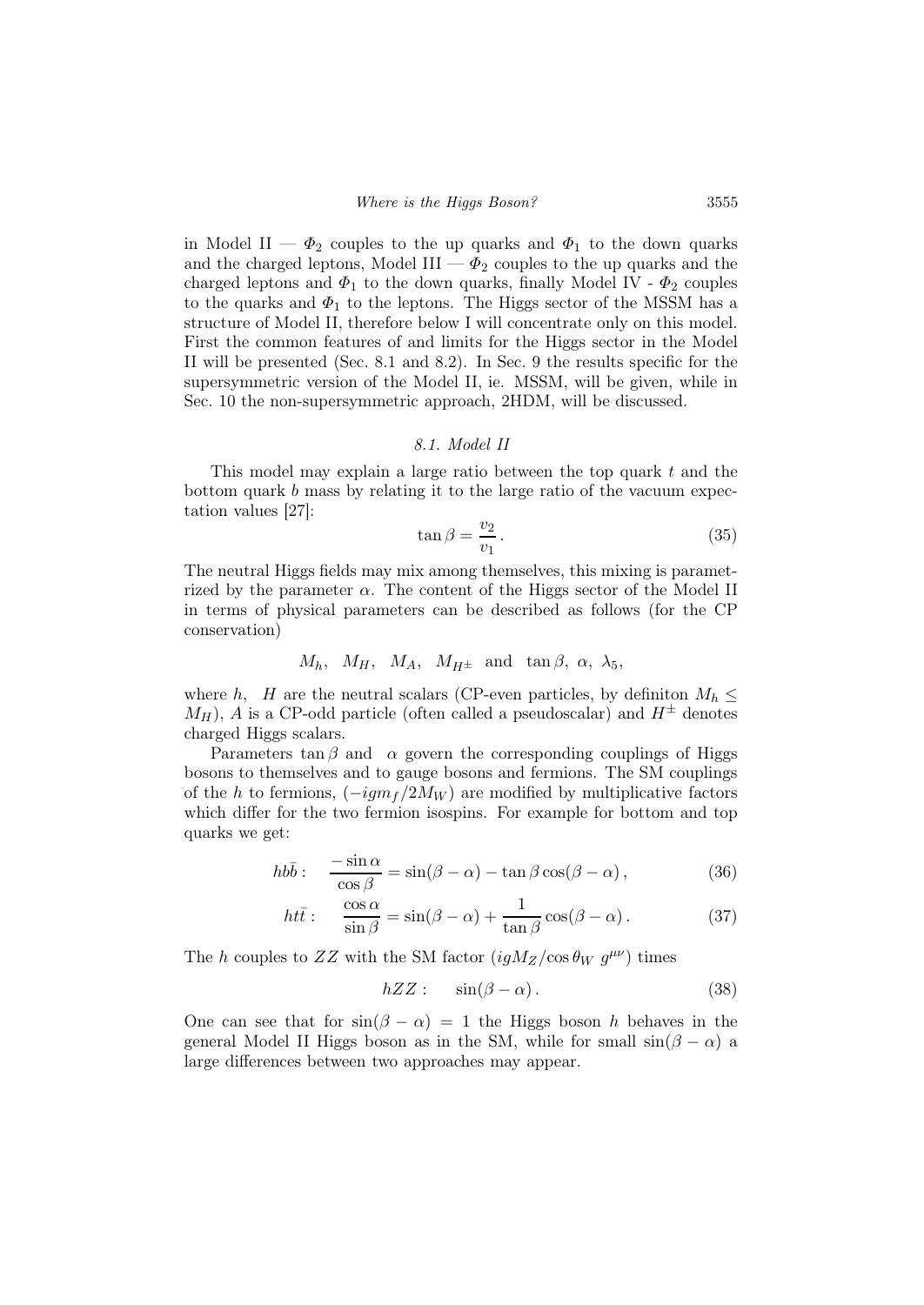For the coupling of the pseudoscalar A to fermions, the corresponding factors, with the normalization as for  $h$  in the SM, are

$$
Ab\bar{b}: \quad -i\gamma_5 \tan \beta \, ; \quad At\bar{t}: \quad -i\gamma_5 \frac{1}{\tan \beta} \,. \tag{39}
$$

The AZZ, AWW couplings are absent in the considered model, as a results of CP conservation [5].

For large tan  $\beta$  couplings of h and A to the down quarks and the charged leptons are strongly enhanced while those to the up quarks are suppressed. The situation is reversed for low tan  $\beta$ .

From a requirement of the perturbativity of the calculation the value of  $\tan \beta$  is restricted to lay between 0.2 and 200 [28].

Below the constraints which are valid for both the supersymmetric and non-supersymmetric versions of Model II will be presented.

## 8.2. Basic searches

At LEP the basic Higgs boson searches in the neutral sector of the Model II are based on the following processes:

- the Bjorken process  $e^+e^- \to Z^*h$ ,
- the pair production  $e^+e^- \to Ah$ ,
- the Yukawa process  $e^+e^- \to f\bar{f}h(A)$ ,

where the corresponding Higgs couplings can be measured directly.

The cross section for the Bjorken process is given by  $\sigma(e^+e^- \to Z^*h) =$  $\sin^2(\beta-\alpha)\sigma_{\rm SM}(e^+e^-\rightarrow Z^*h)$ ; therefore by measuring it one can constrain the h coupling to gauge boson (see Eq.  $(38)$  and Fig. 7(a), and also Fig. 5). On the other hand the pair production cross section is proportional to  $\cos^2(\beta - \alpha)$ .

The strength of the pseudoscalar coupling to the down-type fermions,  $tan \beta$ , was studied at LEP I by the ALEPH group in the Yukawa process  $e^+e^- \to Z \to \bar{f}fA$  [30], for results see Fig. 7(b).

For charged Higgs boson mass there are constraints from the direct search performed at LEP for the process  $Z \to H^+H^-$ . The 95% C.L. limit, deriven from four LEP experiments, for the CM energy up to 183 GeV, is [9]

$$
M_{H^{\pm}} \geq 59 \text{ GeV}.
$$

If the charged Higgs boson is lighter than 170 GeV, the  $t$  quark may decay into charged Higgs boson and b quark. In such a case in addition to the LEP limit, the limit for  $M_{H^{\pm}}$  as a function of tan  $\beta$  can be obtained from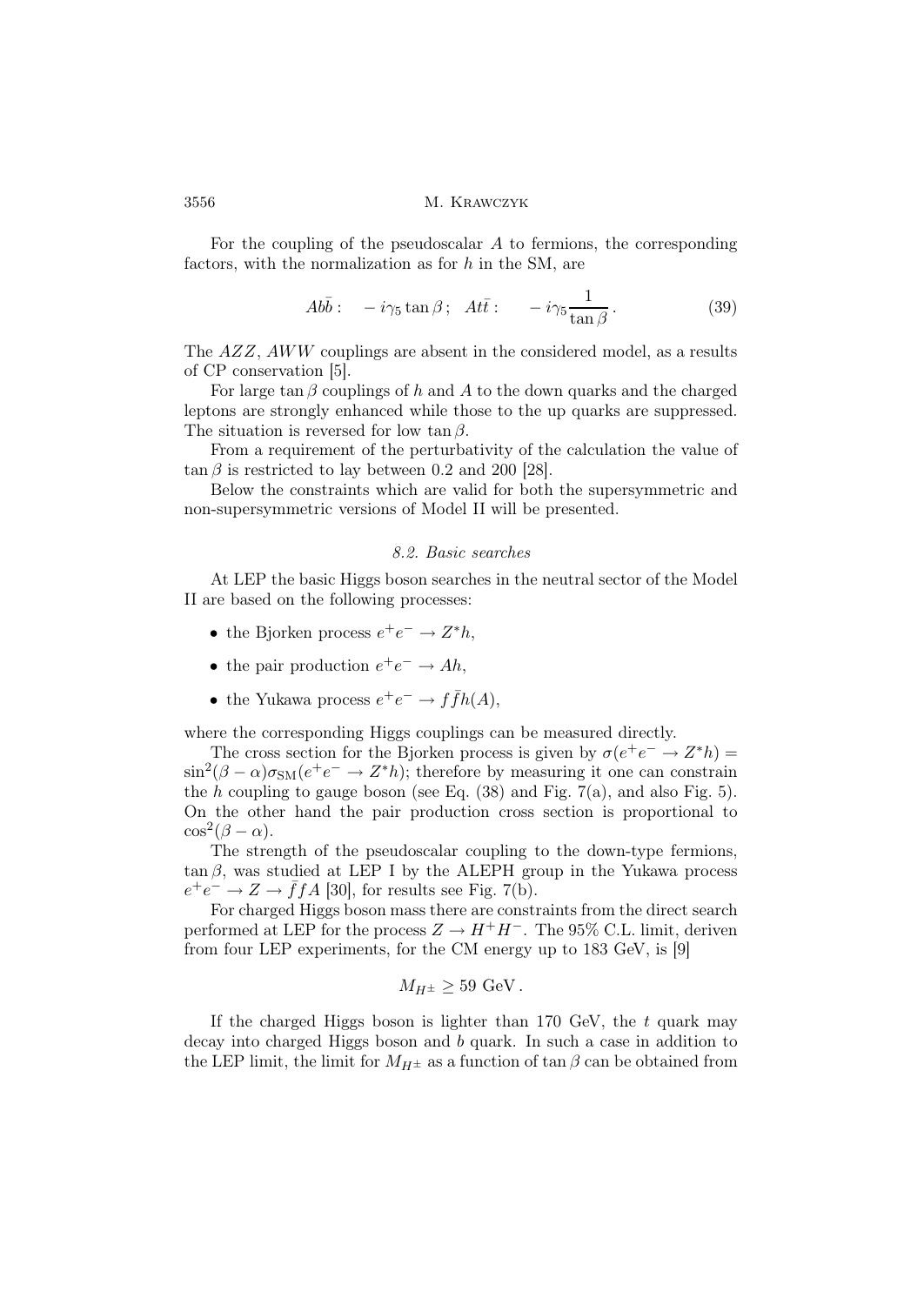

Fig. 7. (a) — the experimental limits on  $\sin^2(\beta-\alpha)$  from L3 [29], (b) — the present limits for  $\tan \beta$  versus mass  $M_A$  from the Yukawa process  $e^+e^- \rightarrow \bar{f}fA$  at LEP I [30].

the TEVATRON data [31]. The resulting exclusion region in the mass  $M_{H^{\pm}}$ and  $\tan \beta$  plane is presented in Fig. 8. Note, however that the EW and QCD (strong interaction) corrections may invalidate this analysis in Model II as it was pointed out recently [32].



Fig. 8. The exclusion plot for the mass of the charged Higgs boson as function of  $\tan \beta$  [31].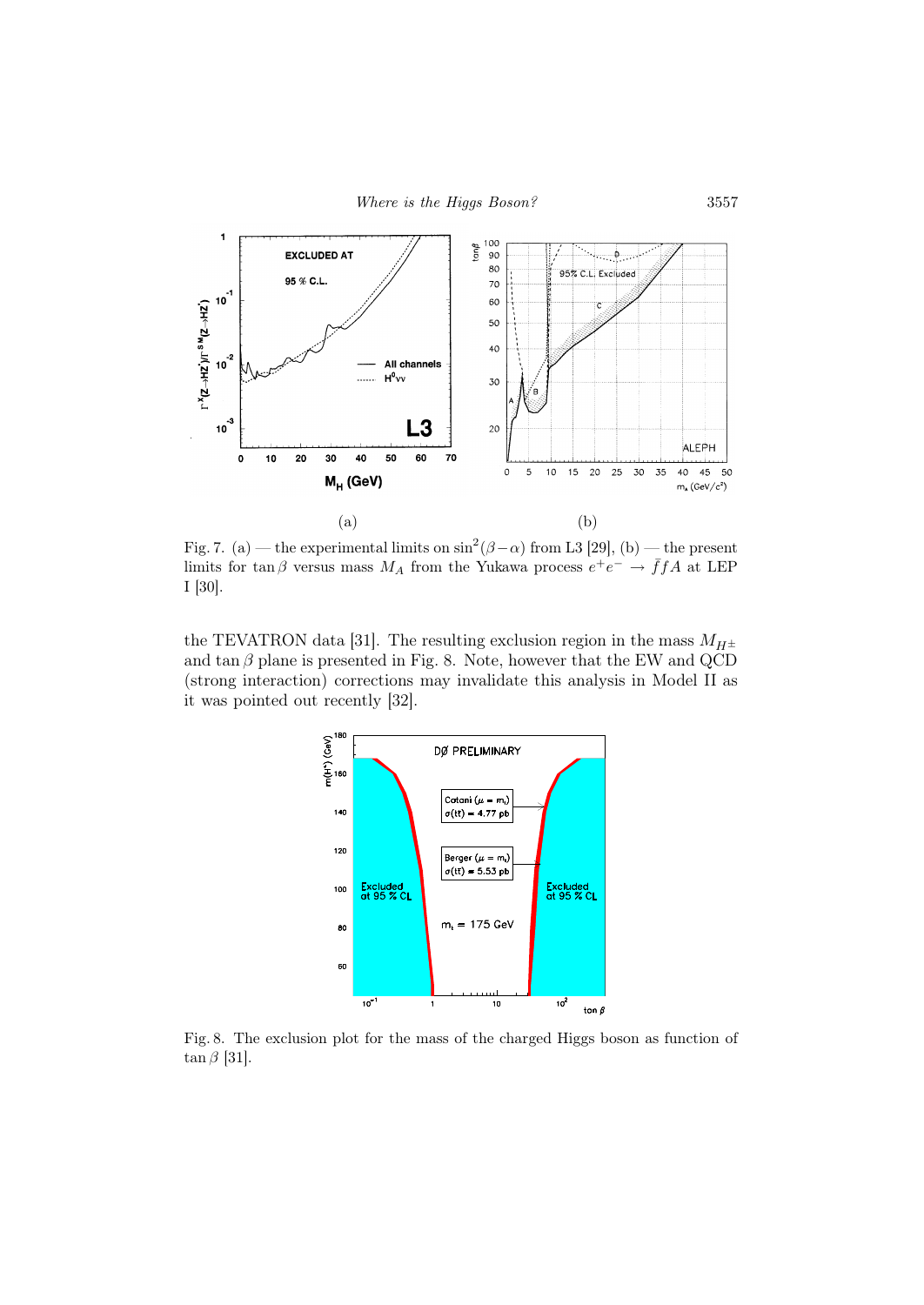The process  $Z \to h(A)\gamma$ , proceeding via loop diagram, may be of an importance as it has been shown in a recent study [33], see below Sec. 10. There is a sensitivity here not only to the  $h(A)$  couplings to fermions and gauge boson W (for h), but also to the trilinear coupling  $hH^+H^-$  ( $\lambda_5$ ) and the mass of  $H^{\pm}$ .

Below we shortly present specific constraints of the two versions of the Model II, the supersymmetric MSSM and non-supersymmetric 2HDM. We will see how much phenomenological consequences differ in these two approaches. The most striking difference is that much lighter Higgs bosons are allowed by the same data in the 2HDM than in the MSSM case.

There are many excellent reviews on the status of Higgs particle searches in the MSSM model (see  $e.g.$  [34]), therefore below only the main results obtained in this model will be collected. In the following section (Sec. 10) non-supersymmetric version of the Model II, i.e. 2HDM, will be disccused in detail.

## 9. MSSM

Supersymmetry relates fermions and bosons in such a way that for each fermion there exists "its" boson and vice versa (supersymmetric partners). The supersymmetry has to be broken — otherwise exactly equal masses of both kinds of particles are expected, contrary to the observed spectrum of particles.

After the gauge symmetry is broken spontaneously the MSSM Higgs sector arises in a form of the discussed above Model II with five Higgs bosons. In the MSSM there appear supersymmetric relations between parameters of the model, leaving only two of them as independent parameters at the tree level, e.g.  $M_A$  and tan  $\beta$ . Therefore tight constraints from the data on the Higgs boson masses are expected (with a surprisingly weak dependence on the other sectors of supersymmetric particles). Below we list the present constraints on the Higgs sector in MSSM.

#### 9.1. Constraints on the Higgs sector in the MSSM

In supersymmetry the strength of the Higgs self coupling is related to the gauge coupling, leading to the bound on the mass of the lightest scalar h, namely

$$
M_h \le 135 \text{ GeV},\tag{40}
$$

for large  $\tan \beta$  ( [7, 35]).

From the direct search discussed above (Bjorken process, and the pair production at LEP, see Sec. 8.2) the analysis in the MSSM framework leads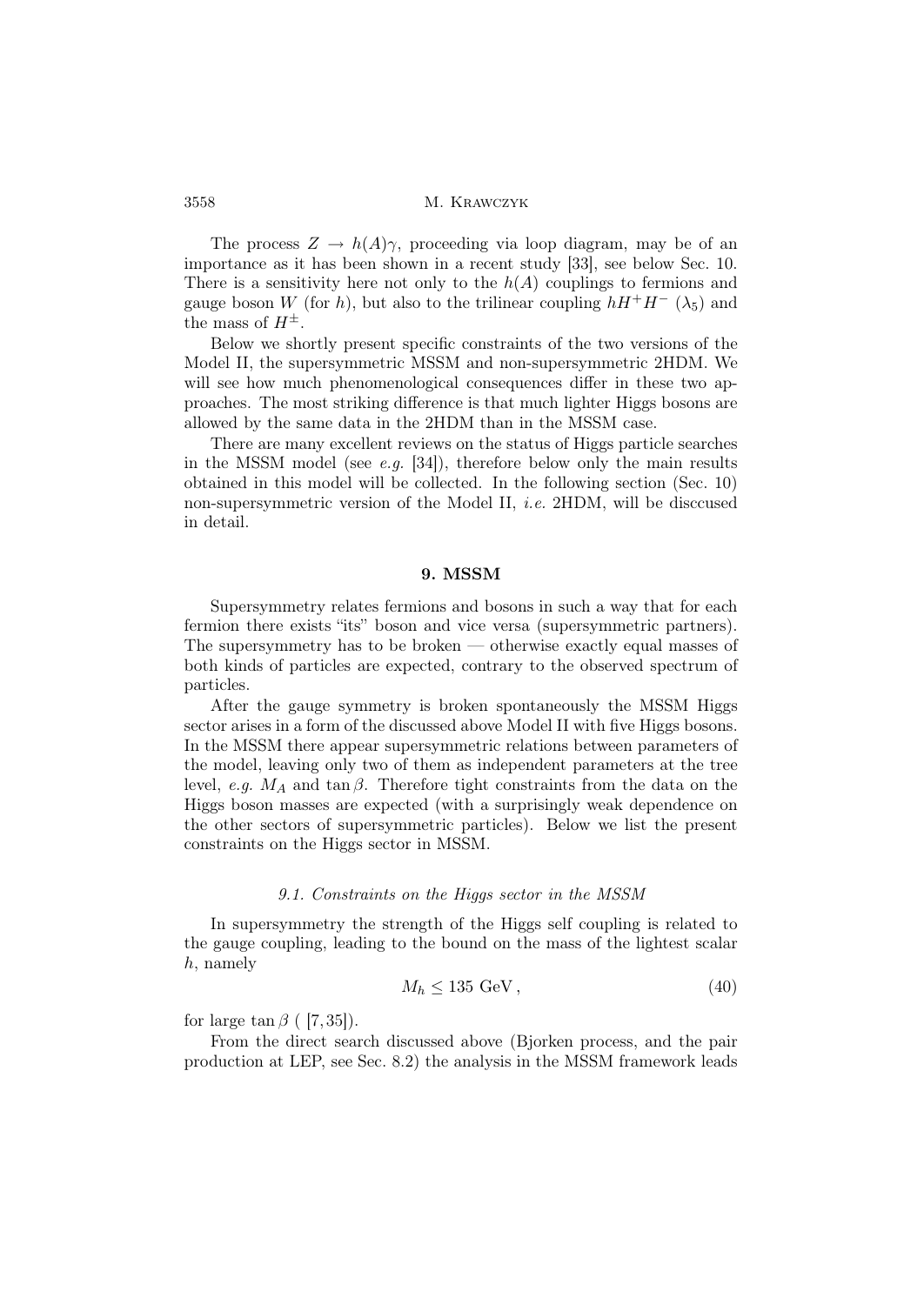to the present 95% C.L. limits (for the CM energies up to 183 GeV) [9, 14]

$$
M_h \geq 77 \text{ GeV} \text{ and } M_A \geq 78 \text{ GeV},
$$

for

$$
\tan \beta \le 0.8 \quad \text{or} \quad \tan \beta \ge 2.1.
$$

In Fig. 9(a), (b) the OPAL limits for the neutral pseudoscalar and scalar based on LEP data (with the CM energy 183 GeV) are shown for tan  $\beta$  as a function of  $M_A$  and  $M_h$ .



Fig. 9. The OPAL limits based on the LEP data at the CM energy 183 GeV for (a) — tan $\beta$  versus mass  $M_A$ , (b) — tan $\beta$  versus mass  $M_h$  [15].

The TEVATRON allows to constrain the neutral Higgs sector as well. The maximal allowed tan  $\beta$  as a function of the  $M_A$  from present data (Run I), and expected for Run II are presented in Fig. 10(a) and (b), respectively. (See also [36]).

The allowed mass region for neutral Higgs bosons  $(M_h, M_A)$  in the MSSM is shown in Fig. 11. The important mass relation exists in the MSSM between pseudoscalar and charged Higgs bosons. The charged mass Higgs has to satisfy (at the tree level) the relation

$$
M_{H^{\pm}}^2 = M_W^2 + M_A^2. \tag{41}
$$

Therefore we conclude that both neutral and charged Higgs bosons with masses below, roughly, 80 GeV are excluded in the MSSM. The coverage of future searches of the Higgs bosons in the MSSM is summarized in Fig.  $12(a)$ , where the potential of different experiments is displayed and in Fig. 12(b), where the role of different channels at LHC is shown [40, 41].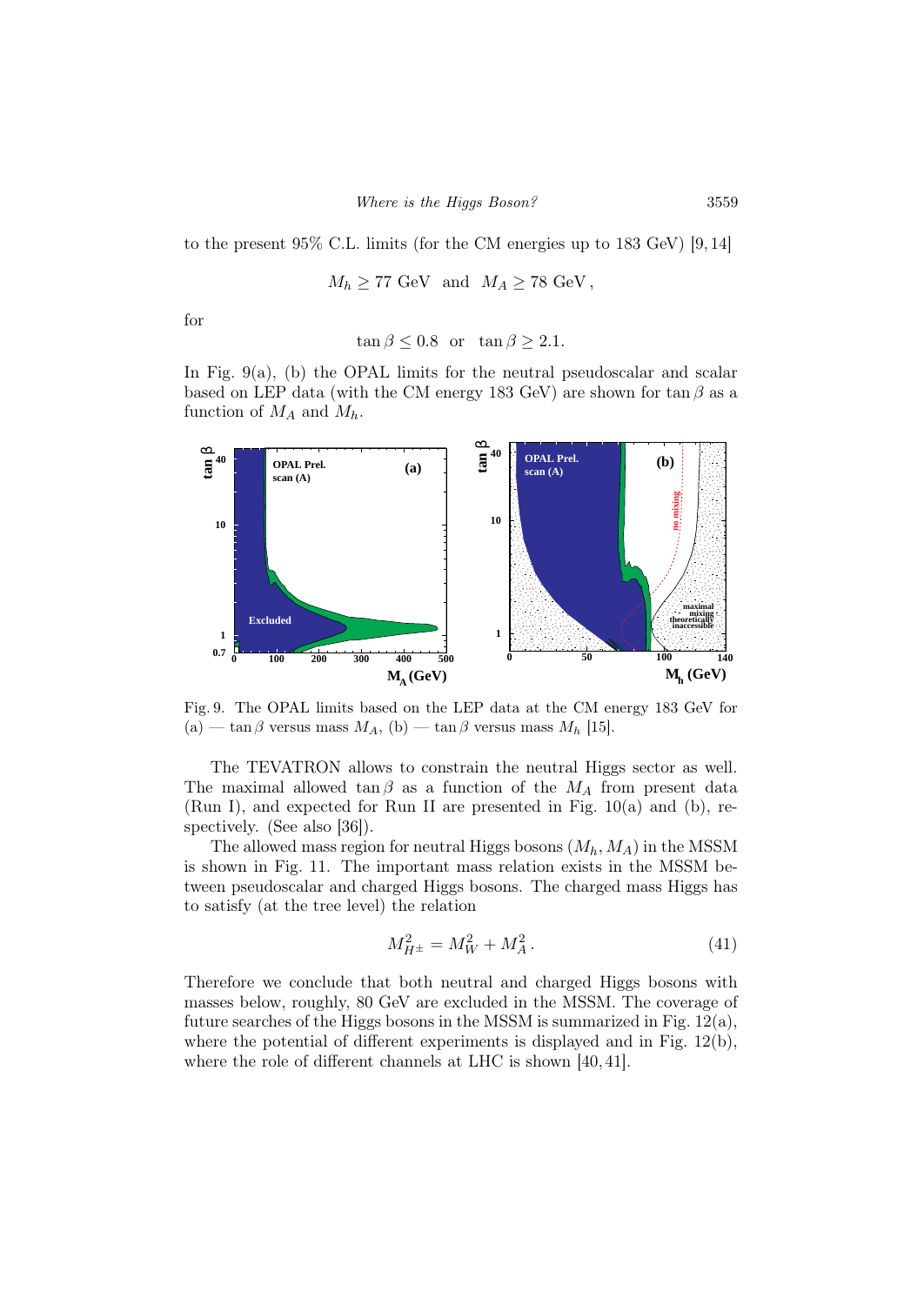

Fig. 10. (a) — the present 95% C.L. limits for  $\tan \beta$  as a function of  $M_A$  in MSSM from the TEVATRON (I) data [38]. (b) — similar limits (based on  $p\bar{p} \to b\bar{b}A$ ) expected for the TEVATRON (II) for different luminosities [39].



Fig. 11. The limits for Higgs boson masses  $M_A$  versus  $M_h$  from OPAL analysis obtained in MSSM [15].

To summarize: If  $M_h$  exceeds 130 GeV <sup>1</sup>, the MSSM is inconsistent. If  $M_h$  is below 130 GeV, the MSSM is viable, but is the Higgs boson the MSSM Higgs? Discovery of only one Higgs boson is insufficient to establish the MSSM [40].

 $\frac{1}{1}$  in [7,35] the limit 135 GeV is given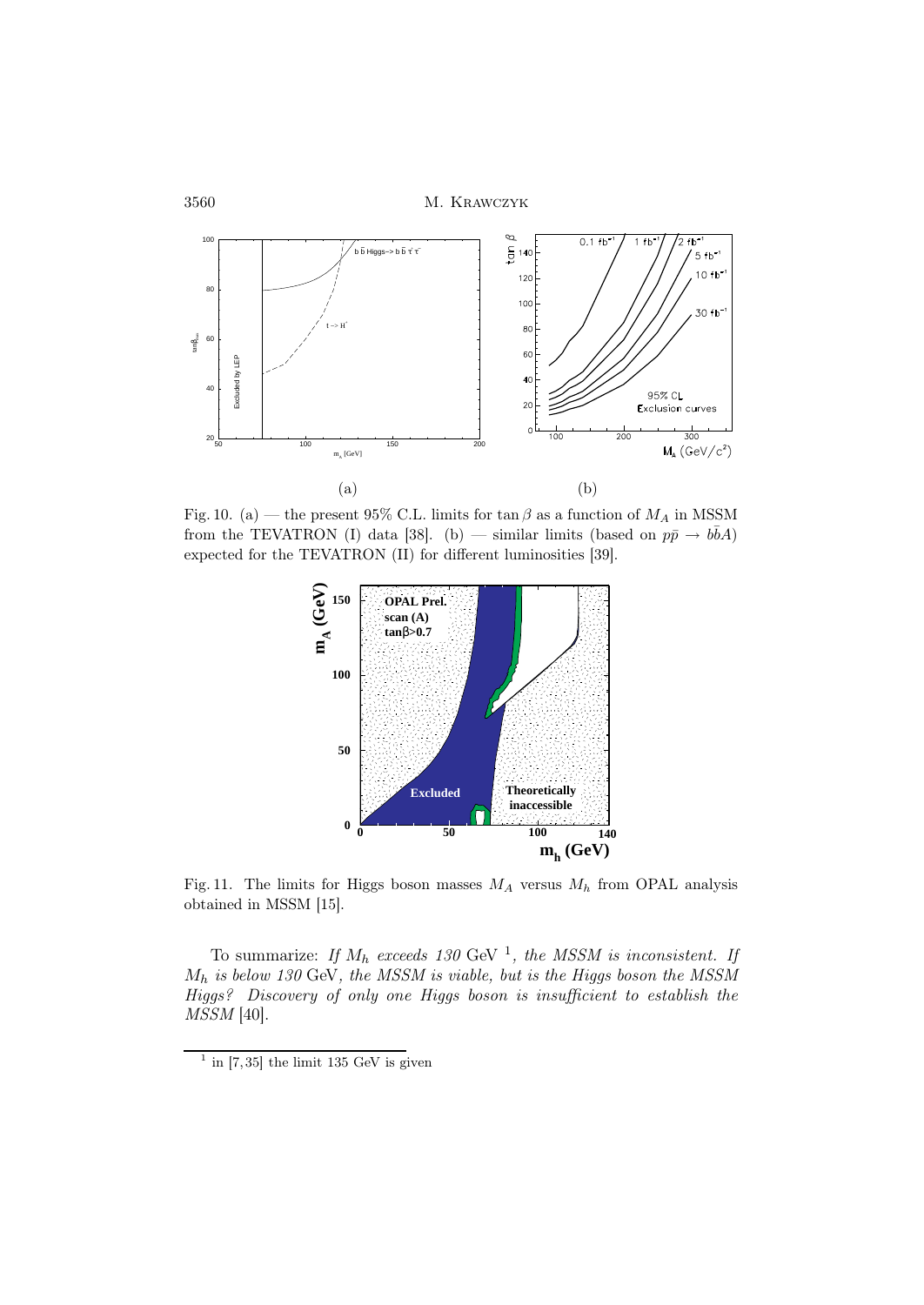

Fig. 12. (a) — the coverage of the parameter space in the MSSM by future colliders: LEP II, TEVATRON (Run II), Next Linear Colliders at CM energy 500 GeV (also with the  $\gamma\gamma$  collider option) and the First Muon Collider at the same energy [40],  $(b)$  — the potential of LHC for testing MSSM [41].

#### 10. 2HDM

The non-supersymmetric version of the Model II, 2HDM, has a Higgs sector the same as MSSM but the relations among parameters imposed by the supersymmetry are missing<sup>2</sup> . In contrast to the MSSM, each parameter has to be constrained independently.

The requirements of vacuum stability and validity of perturbation theory suggests that 2HDM can not be valid up to the unification scale [42]. This is exactly what is expected if 2HDM is treated as a low energy realization of some more fundamental theory.

## 10.1. Search for Higgs bosons in 2HDM

The basic searches are being performed at LEP (see Sec. 8.2). In addition some limits can be derived from the present measurements of the anomalous magnetic moment for muon,  $(g-2)_{\mu}$ , [43a,c]<sup>3</sup>.

Direct searches are based on the expected Higgs boson decay width and the branching ratios, as shown in Fig. 13 for low and large tan  $\beta$ .

<sup>2</sup> Also the additional particles besides the Higgs bosons are not considered.

<sup>3</sup> Similar analysis in the MSSM can be performed as well.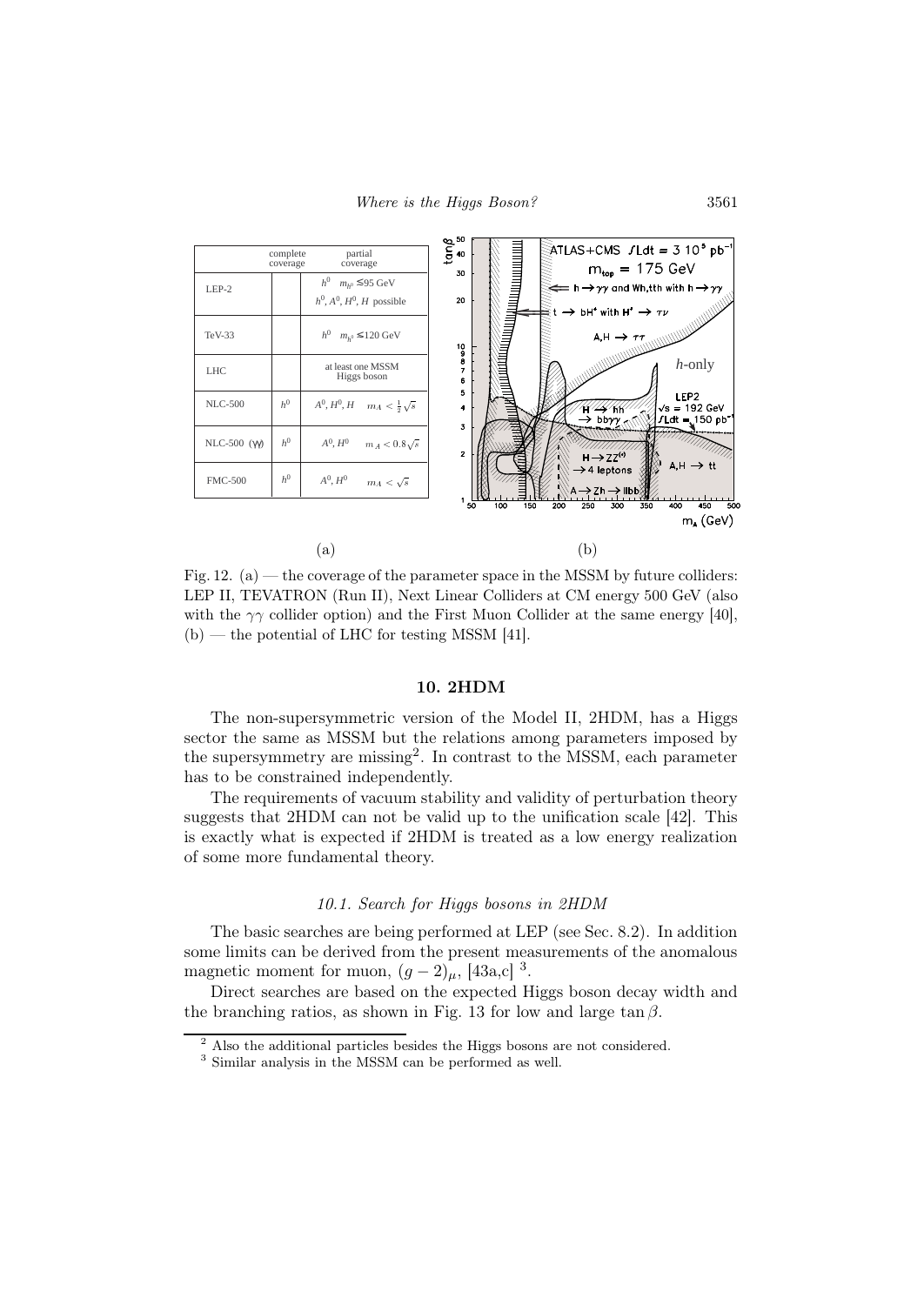

Fig. 13. (a) — the total width for h and A for  $\tan \beta = 0.1$ , 1 and 20 in the 2HDM. For comparison results for tan  $\beta = 0.02$ , and the muonic partial decay width for  $\tan \beta = 20$  are shown [44], (b) — the branching ratio for  $\tan \beta = 20$  is presented for A and h (with  $\beta = \alpha$ ) [33a].

Combining the data from the Bjorken process and the pair production leads to the exclusion mass region presented in Fig. 14. This is to be compared to Fig. 11, where similar exclusion plot is obtained in the MSSM framework. The main conclusion is that in the 2HDM a neutral Higgs particle lighter than in SM and in MSSM is allowed, provided the other Higgs particles are heavy enough,  $M_h + M_A \geq 50$  GeV. This is also in agreement with recent results from the global fit to the precision EW data obtained in the 2HDM [25].

Two scenarios are worth to be studied here:

 $\rightarrow$  with a (very) light scalar h

 $\rightarrow$  with a (very) light pseudoscalar A.

Note that the limit on the coupling of A to b quark and leptons ( $\mu$  and  $\tau$ ) is given by the measurement of the Yukawa process, see Fig. 7(b) for results. Even a very light pseudoscalar can couple with a large strength, tan  $\beta \sim$ 10–20. For a comparison with the MSSM limit see Fig. 9.

The direct search of a charged Higgs boson leads to results as discussed above in Sec. 8.2. The indirect limit on the mass of a charged Higgs boson arises from the process  $b \to s\gamma$ . This process is mediated by loops and therefore it is a probe of the Standard Model and of its possible extension. In the context of the 2HDM for tan  $\beta$  larger than 2 [45] one gets a bound

$$
M_{H^{\pm}} \ge 165 \text{ GeV}
$$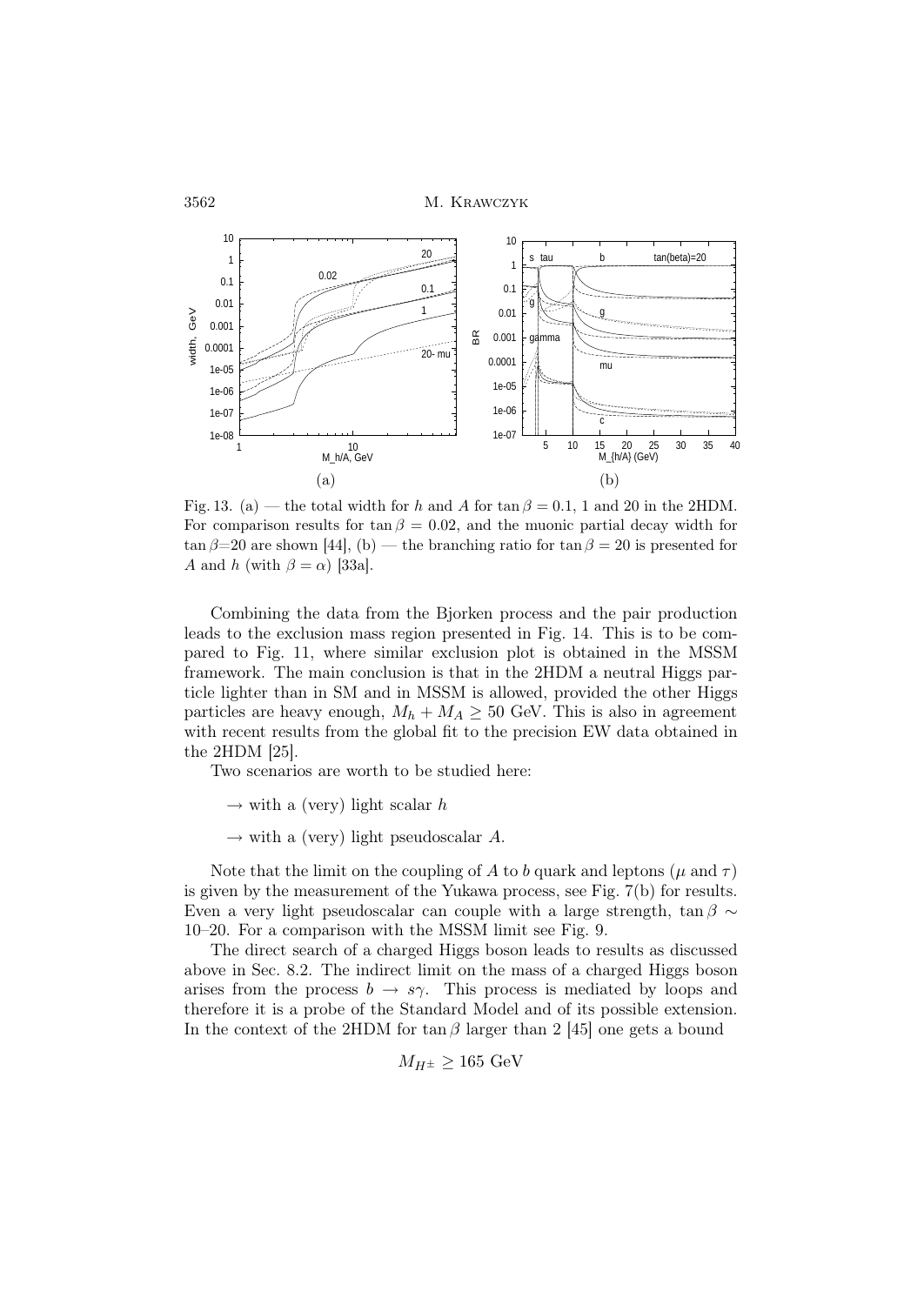

Fig. 14. The limits for Higgs boson masses  $M_A$  versus  $M_h$  from OPAL analysis obtained in the 2HDM [37].

which is not valid in MSSM. Note, that this limit still allows (in 2HDM!) for the decay of t quark to the charged Higgs boson and b-quark.

With the above limits valid in 2HDM in mind we can discuss now new results from the analysis of the  $Z \to h(A) + \gamma$  process, measurements of which were performed recently at the Z-peak by all four LEP experiments. The measured branching ratio is  $10^{-6}$  to  $10^{-5}$  [33,46]. In the SM the scalar production is due to the W and fermion loop contributions (with a strong domination of the W-loop). The data lay above the SM prediction.

In the 2HDM the  $Z \to h + \gamma$  proceeds via loops with W and fermions (with different couplings depending on the parameters  $\alpha$  and  $\beta$  (Eqs (43) and (44))), and in addition via a charged Higgs boson loop. For the pseudoscalar production only fermion loops contribute. The results are given Fig. 15 in the form of the 95 % C.L. exclusion plot for  $\tan \beta$  versus  $M_h$  or  $M_A$ .

An interesting opportunity to look for a light neutral Higgs bosons is due to the photoproduction processes at the ep HERA collider [47]. Here the Higgs boson production with masses below 40-50 GeV is dominated by subprocesses due to the partonic content of the photon [48,49]. In particular the process, where the gluonic content of the photon, denoted as  $g^{\gamma}$ , interacts with the gluon from the proton,  $g^p$ , producing h or A:

$$
g^{\gamma}g^p \to h(A), \tag{42}
$$

with subsequent  $h(A)$  decay into  $\tau$  pairs was studied in detail. We found that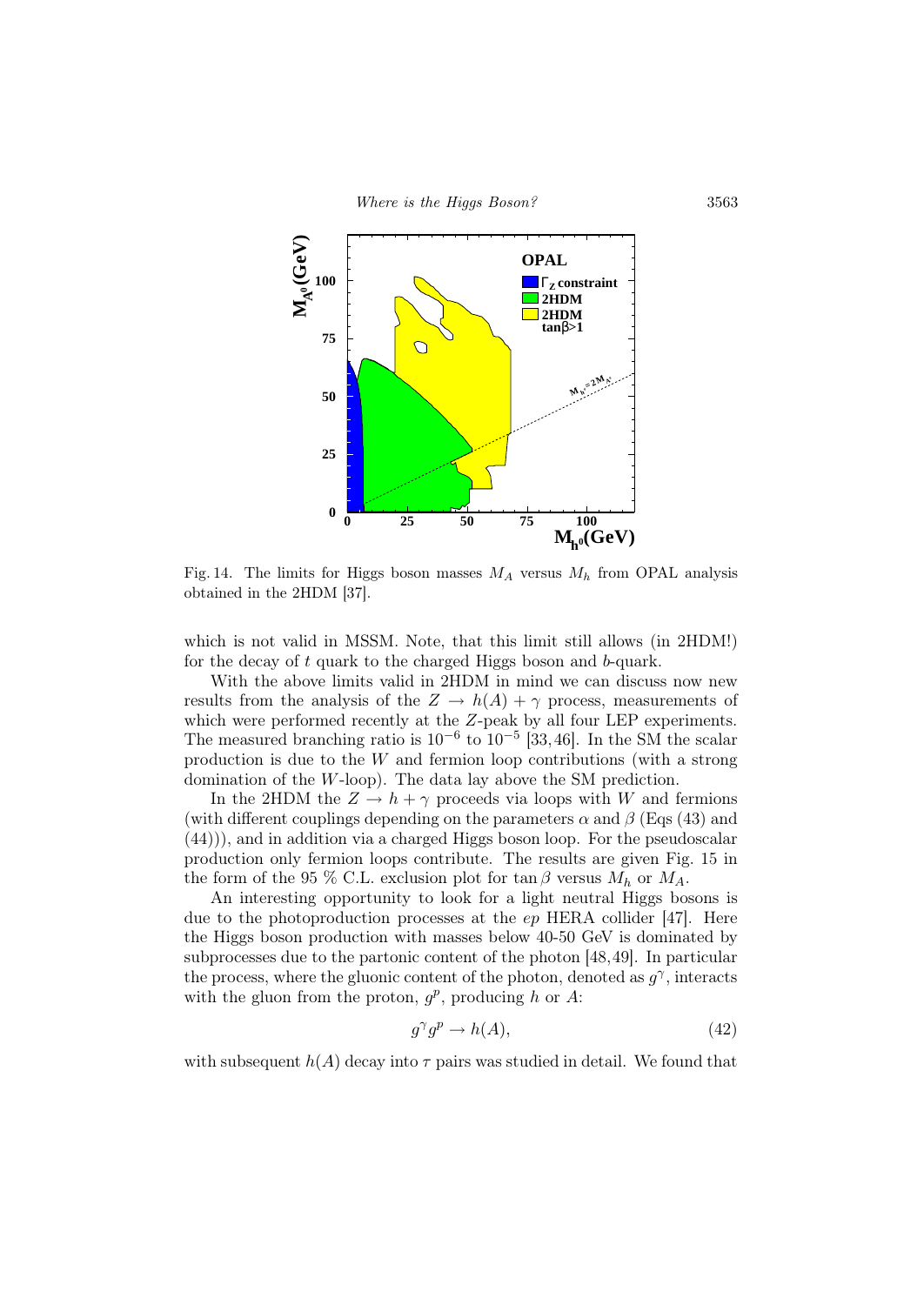

Fig. 15. The present limits for tan  $\beta$  versus mass  $M_h$  (solid lines) or  $M_A$  (dashed lines) from the analysis of  $Z \to h(A) + \gamma$  process at LEP I, compared to constraints from the g-2 for muon data [42a,c] and the Yukawa process  $e^+e^- \rightarrow \bar{f}fA$  at LEP I [30]. The regions above the upper and below the lower curves are excluded. For the scalar production experimental limits on  $sin(\beta - \alpha)$  from L3 [29] are included and two masses of the charged Higgs boson are assumed: 1) 54.5 GeV and 2) 300 GeV. From [33a].

for this channel one can, at least in principle, get rid of a serious background due to  $\gamma g^p \to \tau^+ \tau^-$ . (For the  $b\bar{b}$  final state the background is too large.) The potential of the HERA collider to search for a light Higgs boson is larger than it follows from this analysis, since in addition there are other subprocesses which contribute. On the other hand the SM Higgs search is hopeless at HERA due to the very small rate for mass above 60 GeV.

The potential of futures searches of a very light neutral Higgs boson in the context of 2HDM is presented in Fig. 16. Here the expected limits for the tan β versus Higgs boson mass from a new measurement on  $q-2$ for muon at BNL are presented together with a possible exclusion based on the gluon-gluon fusion into h or  $A$  (Eq. (42)) at HERA. Results based on the neutral Higgs boson production in  $\gamma\gamma$  collision (with  $h(A)$  decaying into muons) at low energy LC<sup>4</sup>, and the possible results from the process  $Z \rightarrow A\gamma$  measured at the LC running at the Z-peak are also given.

 $^4$  The very low energy  $\gamma\gamma$  collider has been suggested some time ago as a test machine for the NLC [50]. The potential of such a collider in searching for a light neutral Higgs boson in 2HDM was studied in [51]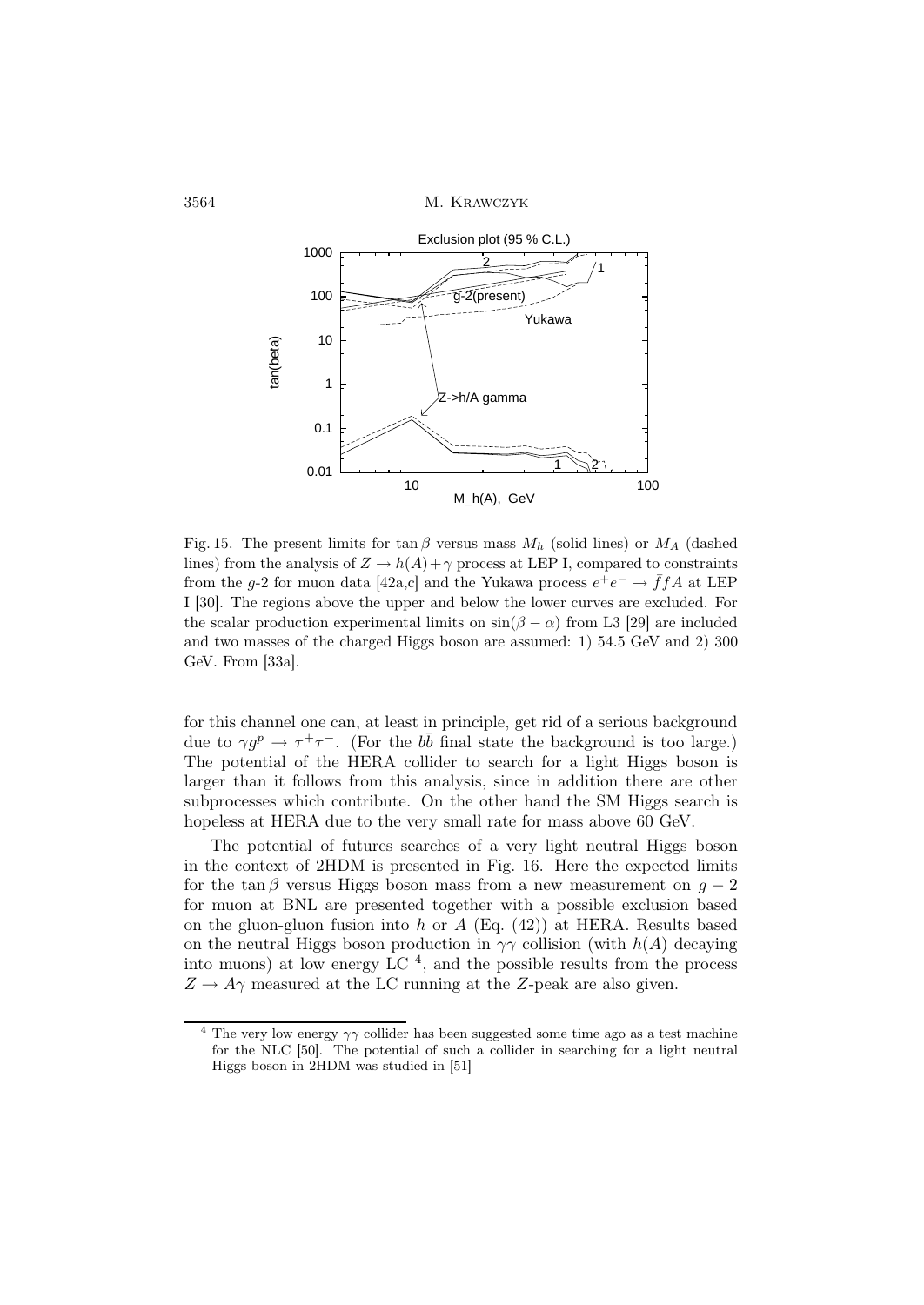Where is the Higgs Boson? 3565



Fig. 16. The potential of the future data on  $g - 2$  for muon [42c], the HERA measurement (the integrated luminosity 25 and 500 pb<sup>−</sup><sup>1</sup> ), and the Linear Collider running at low energy  $\sqrt{s_{ee}} = 10$  GeV (with 10 fb<sup>-1</sup>) and at Z-peak (with 20 fb<sup>-1</sup>). For the reference the results from the Yukawa process  $Z \rightarrow \bar{f}fA$  at LEP I are shown. From [33b].

## 11. Future colliders

LEP is still collecting data, now at the CM energy 189 GeV. The upgrading of the existing colliders TEVATRON and HERA will allow to extend the direct searches of the Higgs boson(s) in the SM, MSSM and 2HDM. Also a new high precision measurement of  $g - 2$  for muon at BNL may provide crucial, although indirect, source of information on the Higgs sector.

The new hadronic collider LHC will cover a large part of parameter space of the SM and MSSM. After the discovery of the Higgs boson, the determination of its properties will be of highest priority. New generation of the  $e^+e^-$  Linear Colliders with energy 300–500 GeV are considered to be an ideal laboratory for discovering and studying the intermediate-mass Higgs boson.

The Linear Colliders running as  $\gamma e$  and  $\gamma \gamma$  Linear Colliders, with high energy photon beams, offer excellent probe of the  $Zh\gamma$ ,  $ZA\gamma$  and  $\gamma\gamma h$  or  $\gamma \gamma A$  couplings. All these couplings are of great importance for testing the structure of the Standard Model and of the MSSM or 2HDM. The Muon Collider can run at the Higgs boson-peak offering a unique chance to study properties of the Higgs boson.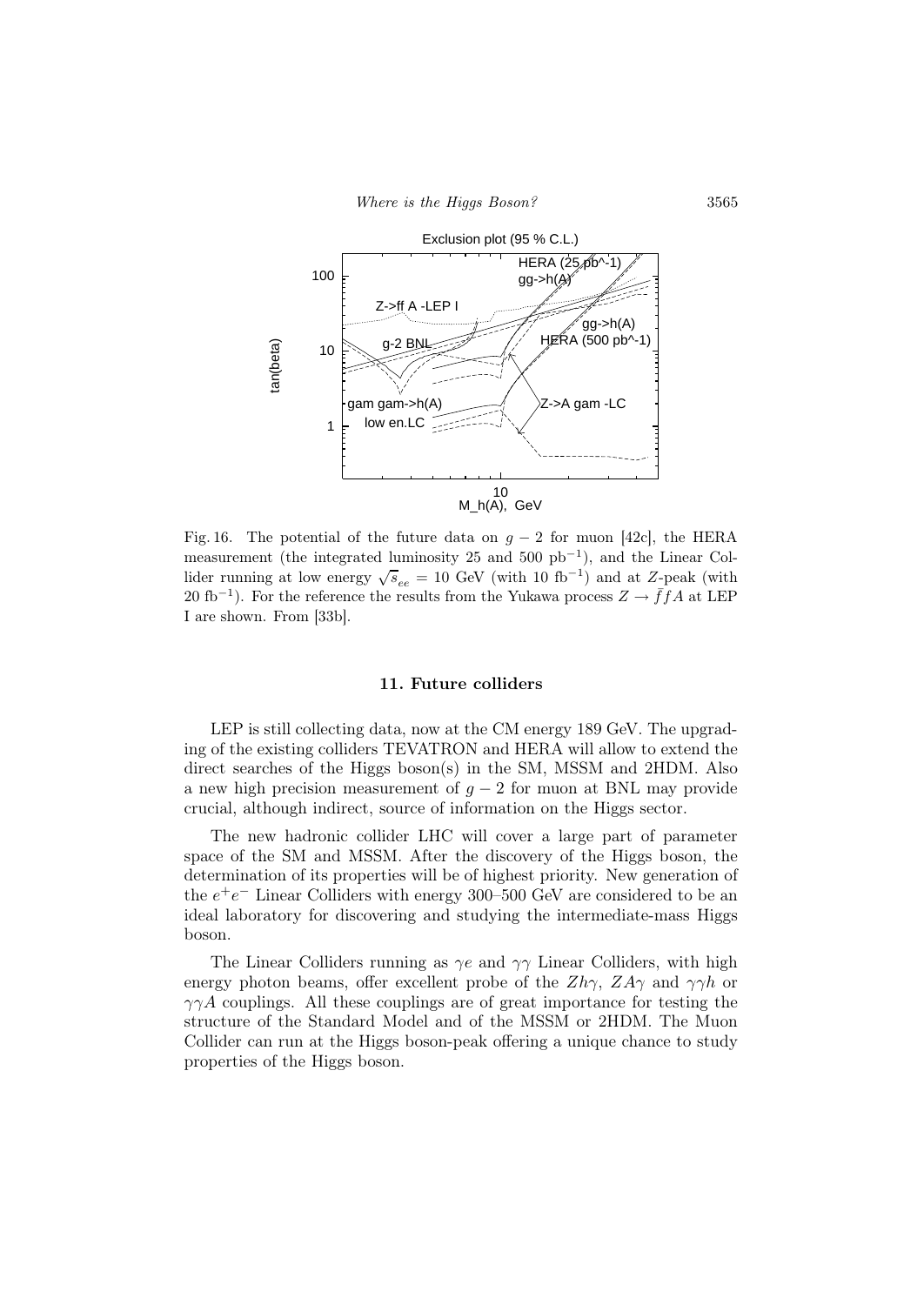#### 12. Conclusion and outlook

No Higgs boson has been discovered so far. Both in the SM and the MSSM there are hints that scalar Higgs  $h$  should be light, while in the 2HDM one neutral Higgs boson  $h$  or  $A$  may be light (even very light). So, there is a good chance to learn more about the origin of the spontaneous symmetry breaking in the EW sector in near future.

I am grateful to the Organizers for the invitation to this excellent School. I am very much indebted to P. Chankowski and J. Kalinowski for a critical reading of the manuscript and important suggestions, and to K. Desch for sending figure 14. Also a help from J. Rosiek, U. Jezuita-Dąbrowska and J. Żochowski in preparing this contribution is acknowledged.

#### REFERENCES

- [1] C. Caso *et al., Eur. Phys. J.* **C3**, 1 (1998).
- [2] Y. Nambu, A Matter of Symmetry, The Sciences, May/June 1992, p. 37.
- [3] S.L. Glashow, Nucl. Phys. 20, 579 (1961); S. Weinberg Phys. Rev. Lett. 19, 1264 (1967); A. Salam, in Elementary Particle Theory, ed. N. Svartholm, Almqvist and Wiksells, Stockholm 1968; H. Fritzsch, Gell-Mann, Proc. XVI Int. Conf. on High Energy Physics, eds J.D. Jackson and A. Roberts, FERMILAB, 1972.
- [4] A.I. Vainstein et al., Sov. Phys. Usp. 23, 429 (1980).
- [5] J.F. Gunion et al., Higgs Hunter's Guide, Addison-Wesley Publ. Comp., 1990.
- [6] P.W. Higgs, *Phys. Rev. Lett.* **12**, 132 (1964); *Phys. Rev.* **145**, 1156 (1966); F. Englert, R. Brout, Phys. Rev. Lett. 13, 321 (1964); G.S. Guralnik et al., Phys. Rev. Lett. **13**, 585 (1964).
- [7] W. Hollik, Plenary Talk at the ICHEP'98, Vacouver (hep-ph/9811313).
- [8] T. Hambye, K. Riessekmann, Phys. Rev. D55, 7255 (1997).
- [9] K. Desch, Beyond SM Higgs Searches at LEP, talk in parallel session 10 at ICHEP'98, Vancouver, Canada.
- [10] M. Carena, P. Zerwas, Higgs Working Group Physics at LEP2, ed. by G. Altarelli, T. Sjöstrand, F. Zwirner, CERN Report, No. 96-01.
- [11] Future EW Physics at TEAVATRON, Fermilab-Pub-96/082, eds. D. Auide, R. Brock (hep-ph/9602250).
- [12] V. Barger, hep-ph/9808354.
- [13] A. Djouadi et al., Comput. Phys. Commun. **108**, 56 (1998).
- [14] LEP Higgs Working Group, ALEPH 98-069 PHYSIC 98-028, DELPHI 98-144 PHYS 790, L3 Note 2310, OPAL Technical Note TN-558, July 1998.
- [15] OPAL Coll., PN-361, contribution to ICHEP'98.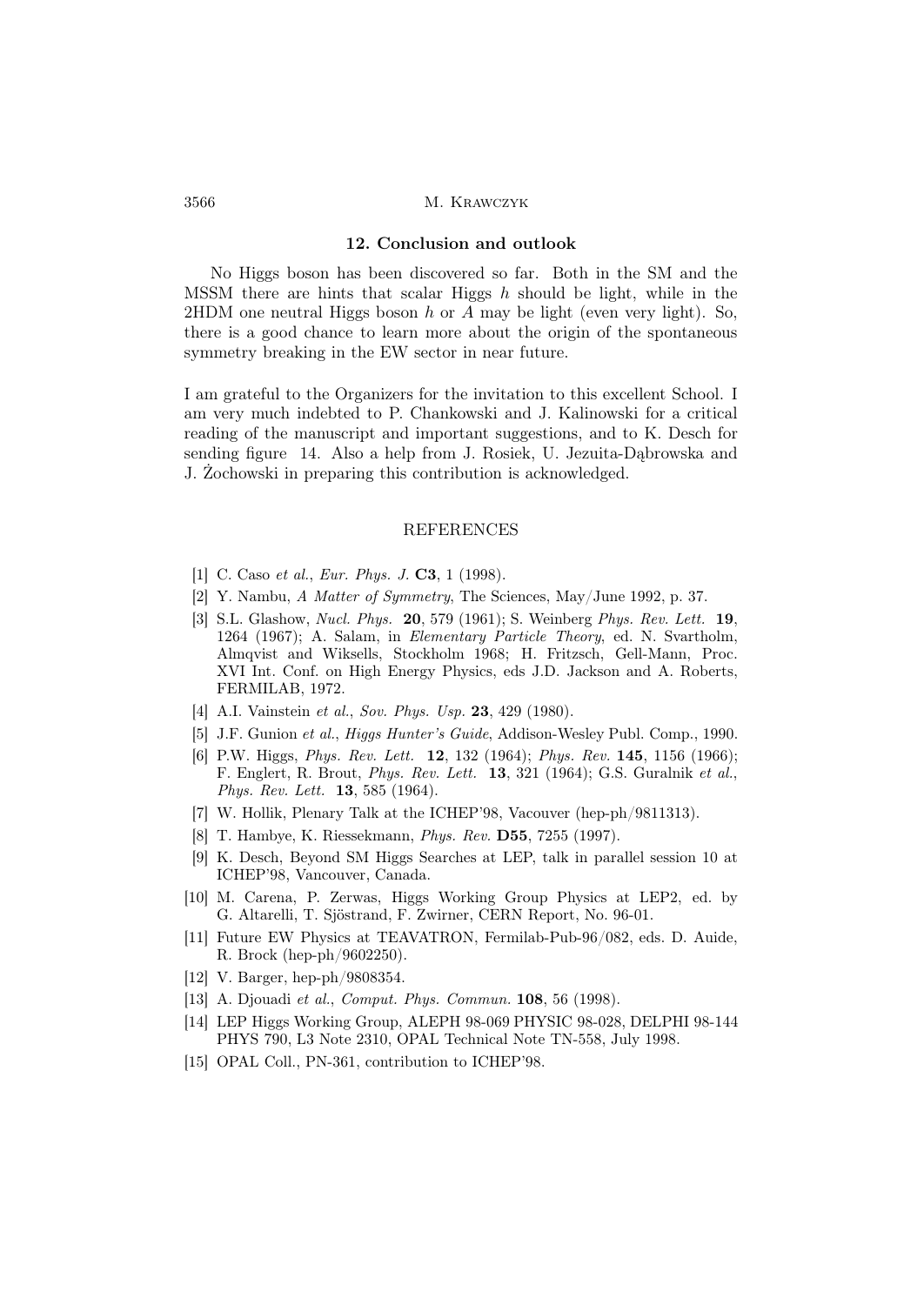- [16] LEP Higgs Working Group, LEPEWWG/98-01, a combination of preliminary electroweak measurement and constrints on the standard model, May 98.
- [17] E. Accomando et al., Phys. Rep. 299, 1 (1998); V. Telnov, hep-ex/9810019; R. Brinkmann et al., Nucl. Instrum. Methods Phys. Res. A406, 13 (1998).
- [18] V. Barger et al., Phys. Rep. 286, 1 (1997).
- [19] J.F. Gunion, Physics at a Muon Collider, AIP Conference Proceedings 435, Workshop on Physics at the First Muon Collider and at the Front End of the Muon Collider, FERMILAB , Nov. 1997, p.37.
- [20] M. Zrałek, Acta Phys. Pol. B29, 3925 (1998).
- [21] P. Chankowski, S. Pokorski, Acta Phys. Pol. B27, 1719 (1996).
- [22] N. Arkani-Hamed et al., Phys. Lett. **B429**, 263 (1998); hep-ph/9807344; G.F. Giudice et al., hep-ph/9811291; J.L. Hewett, hep-ph/9811356; S. Nussinov, R. Shrock, hep-ph/9811323.
- [23] K.R. Dienes et al., hep-ph/9807522; see also K.R. Dienes Phys. Rev. 287, 447 (1997).
- [24] A.K. Grant, *Phys. Rev.* **D51**, 207 (1995).
- [25] P. Chankowski, M. Krawczyk, J. Żochowski, in preparation.
- [26] R. Santos, A. Barroso, Phys. Rev. D56, 5366 (1997).
- [27] G.F. Giudice, G. Ridolfi, Z. Phys. C41, 447 (1988); M. Olechowski, S. Pokorski, Phys. Lett. B214, 393 (1988); A. Buras et al., Nucl. Phys. B271, 44 (1985).
- [28] V. Barger et al., Phys. Rev. **D41**, 3421 (1990); Y. Grossman, Nucl. Phys. **B426**, 355 (1994).
- [29] The L3 Coll., M. Acciarri et al., Z. Phys. C62, 551 (1994); submission to ICHEP'96 (Warsaw) PA11-016.
- [30] The ALEPH Coll., submitted to ICHEP'96, Warsaw, PA13-027.
- [31] B. Bevensee, FERMILAB-Conf-98-155-E, Moriond'98.
- [32] J.A. Coarosa et al., hep-ph/9808278.
- [33] a) M. Krawczyk, P. Mättig, J. Żochowski, hep-ph/9811256; b) 2HDM at LC:  $Z \rightarrow h(A) + \gamma$ , ECFA-DESY LC Meeting at Frascati, Nov. 1998.
- [34] Perspectives on Higgs Physics, ed. G. Kane, 2nd edition World Scientific Publ.
- [35] M. Carena et al., Phys. Lett. B355, 209 (1995); M. Carena et al., Nucl. Phys. B461, 407 (1996); H. Haber et al., Z. Phys. C75, 539 (1997); S. Heinemeyer et al., Phys. Rev. D58, 091701 (1998); (hep-ph/9807423).
- [36] M. Carena, C. Wagner, hep-ph/9808312; C. Balazs et al., hep-ph/9807349 M. Spira, hep-ph/9810289.
- [37] OPAL Coll., CERN-EP-98/173.
- [38] M. Drees et al., Phys. Rev. Lett. 80, 2047 (1998); Erratum Phys. Rev. *Lett.* **81**, 2394 (1998).
- [39] M. Roco, A. Belyaev, Higgs Working Group Meeting on Run II, FERMILAB, Nov. 1998.
- [40] V. Barger, hep-ph/9708442.